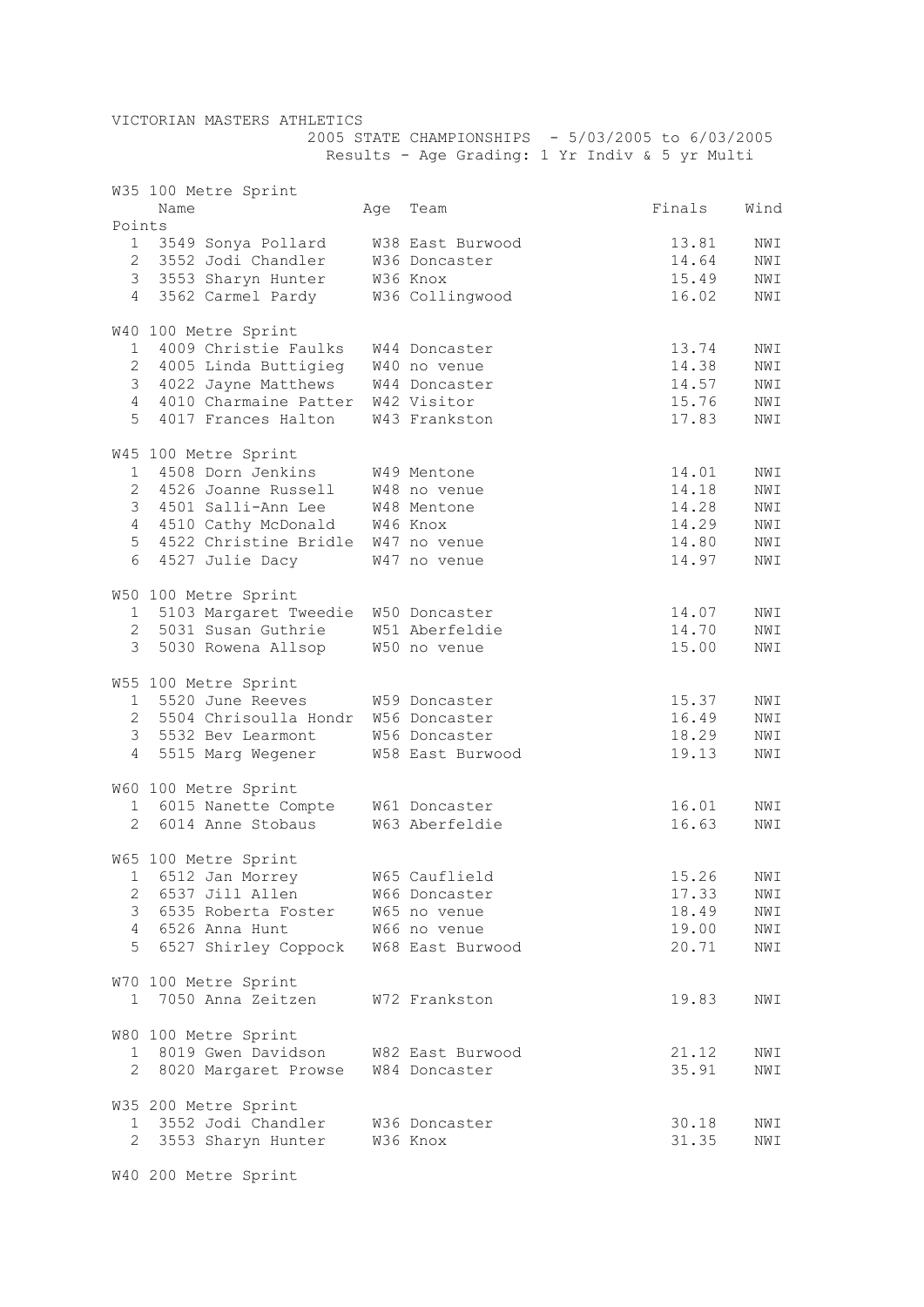| 1     | 4009 Christie Faulks W44 Doncaster      |                | 27.56   | NWI |
|-------|-----------------------------------------|----------------|---------|-----|
|       | 2 4005 Linda Buttigieg W40 no venue     |                | 29.31   | NWI |
|       | 3 4022 Jayne Matthews W44 Doncaster     |                | 29.61   | NWI |
| 4     | 4004 Cathy Orelli                       | W43 Altona     | 31.15   | NWI |
|       | (W40 200 Metre Sprint)                  |                |         |     |
| $5 -$ | 4023 Susan Chapman W44 no venue         |                | 31.65   | NWI |
| 6     | 4010 Charmaine Patter W42 Visitor       |                | 31.75   | NWI |
|       |                                         |                |         |     |
|       | W45 200 Metre Sprint                    |                |         |     |
|       | 1 4508 Dorn Jenkins                     | W49 Mentone    | 28.20   | NWI |
|       | 2 4526 Joanne Russell M48 no venue      |                | 28.60   | NWI |
|       | 3 4510 Cathy McDonald W46 Knox          |                | 28.70   | NWI |
|       | 4 4527 Julie Dacy W47 no venue          |                | 30.30   | NWI |
|       | 5 4522 Christine Bridle W47 no venue    |                | 30.50   | NWI |
|       |                                         |                |         |     |
|       | W50 200 Metre Sprint                    |                |         |     |
|       | 1 5103 Margaret Tweedie W50 Doncaster   |                | 30.10   | NWI |
|       |                                         |                |         |     |
|       | W55 200 Metre Sprint                    |                |         |     |
|       | 1 5520 June Reeves W59 Doncaster        |                | 31.82   | NWI |
|       | 2 5504 Chrisoulla Hondr W56 Doncaster   |                | 33.92   | NWI |
|       | 3 5532 Bev Learmont W56 Doncaster       |                | 39.57   | NWI |
|       | 4 5515 Marg Wegener W58 East Burwood    |                | 41.92   | NWI |
|       |                                         |                |         |     |
|       | W60 200 Metre Sprint                    |                |         |     |
|       | 1 6015 Nanette Compte W61 Doncaster     |                | 33.13   | NWI |
|       |                                         |                |         |     |
|       | W65 200 Metre Sprint                    |                |         |     |
|       | 1 6535 Roberta Foster W65 no venue      |                | 40.01   | NWI |
|       | 2 6527 Shirley Coppock W68 East Burwood |                | 45.25   | NWI |
|       |                                         |                |         |     |
|       | W70 200 Metre Sprint                    |                |         |     |
|       | 1 7050 Anna Zeitzen W72 Frankston       |                | 48.92   | NWI |
|       |                                         |                |         |     |
|       | W80 200 Metre Sprint                    |                |         |     |
|       | 1 8020 Margaret Prowse W84 Doncaster    |                | 1:22.13 | NWI |
|       |                                         |                |         |     |
|       | W35 400 Metre Sprint                    |                |         |     |
|       | 1 3559 Jennifer Baldwin W39 no venue    |                | 1:07.21 |     |
|       | 2 3549 Sonya Pollard M38 East Burwood   |                | 1:09.04 |     |
|       | 3 3552 Jodi Chandler                    | W36 Doncaster  | 1:09.45 |     |
|       |                                         |                |         |     |
|       | W40 400 Metre Sprint                    |                |         |     |
|       | 1 4009 Christie Faulks                  | W44 Doncaster  | 1:04.92 |     |
|       | 2 4005 Linda Buttigieg W40 no venue     |                | 1:08.17 |     |
|       | 3 4004 Cathy Orelli W43 Altona          |                | 1:08.42 |     |
| 4     | 4022 Jayne Matthews W44 Doncaster       |                | 1:10.66 |     |
|       |                                         |                |         |     |
|       | W45 400 Metre Sprint                    |                |         |     |
|       | 1 4526 Joanne Russell                   | W48 no venue   | 1:05.10 |     |
|       | 2 4508 Dorn Jenkins                     | W49 Mentone    | 1:06.29 |     |
|       | 3 4510 Cathy McDonald W46 Knox          |                | 1:06.35 |     |
|       | 4 4522 Christine Bridle W47 no venue    |                | 1:09.29 |     |
|       | 5 4527 Julie Dacy                       | W47 no venue   | 1:10.99 |     |
| 6     | 4519 Lyn Thompson                       | W49 Croydon    | 1:21.51 |     |
|       |                                         |                |         |     |
|       | W50 400 Metre Sprint                    |                |         |     |
|       | 1 5031 Susan Guthrie                    | W51 Aberfeldie | 1:12.68 |     |
|       | 2 5103 Margaret Tweedie W50 Doncaster   |                | 1:13.07 |     |
| 3     | 5036 Carolyn Dickson                    | W53 Croydon    | 1:21.96 |     |
|       |                                         |                |         |     |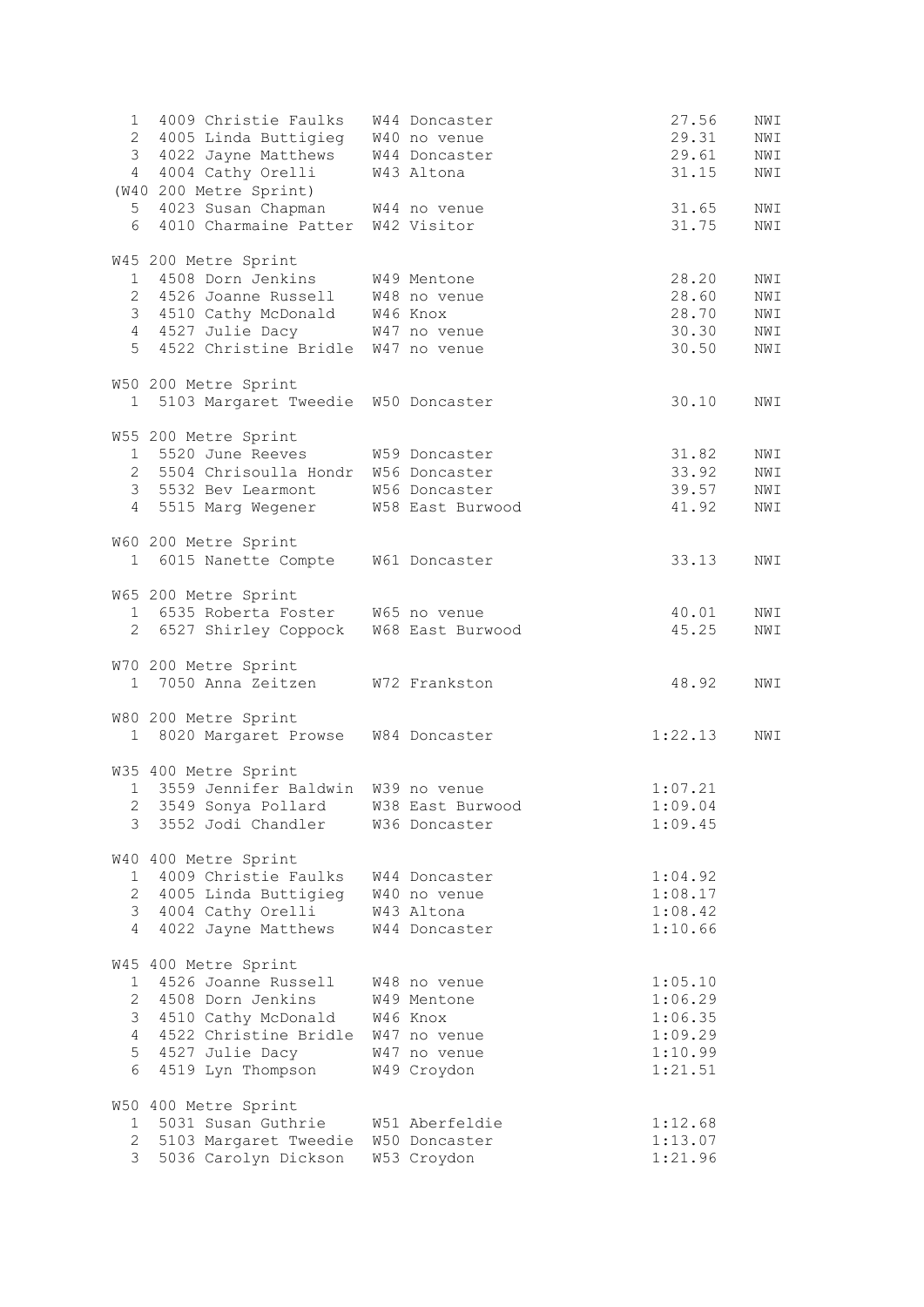|                               | W55 400 Metre Sprint<br>1 5504 Chrisoulla Hondr W56 Doncaster<br>2 5532 Bev Learmont<br>3 5515 Marg Wegener                                                           | W56 Doncaster<br>W58 East Burwood                               | 1:21.34<br>1:37.03<br>1:53.69            |
|-------------------------------|-----------------------------------------------------------------------------------------------------------------------------------------------------------------------|-----------------------------------------------------------------|------------------------------------------|
|                               | W60 400 Metre Sprint<br>1 6014 Anne Stobaus W63 Aberfeldie                                                                                                            |                                                                 | 1:16.09                                  |
|                               | W65 400 Metre Sprint<br>1 6512 Jan Morrey                                                                                                                             | W65 Cauflield                                                   | 1:16.12                                  |
|                               | W75 400 Metre Sprint<br>1 7537 Margaret Routley W76 Collingwood                                                                                                       |                                                                 | 2:24.11                                  |
|                               | W80 400 Metre Sprint<br>1 8020 Margaret Prowse W84 Doncaster                                                                                                          |                                                                 | 3:10.30                                  |
|                               | W35 800 Metre Run<br>1 3553 Sharyn Hunter W36 Knox<br>2 3552 Jodi Chandler W36 Doncaster                                                                              |                                                                 | 2:43.98<br>2:46.21                       |
|                               | W40 800 Metre Run<br>1 4008 Delwyn Hewitt W40 Cauflield<br>2 4021 Janine Higham W44 Aberfeldie<br>3 4004 Cathy Orelli W43 Altona<br>4 4023 Susan Chapman W44 no venue |                                                                 | 2:25.24<br>2:29.82<br>2:43.12<br>2:58.54 |
|                               | W45 800 Metre Run<br>1 4519 Lyn Thompson W49 Croydon                                                                                                                  |                                                                 | 2:53.58                                  |
|                               | W50 800 Metre Run<br>1 5036 Carolyn Dickson W53 Croydon                                                                                                               |                                                                 | 3:00.31                                  |
|                               | W55 800 Metre Run<br>1 5518 Vicki Thompson W59 no venue                                                                                                               |                                                                 | 4:24.27                                  |
|                               | W75 800 Metre Run<br>1 7537 Margaret Routley W76 Collingwood                                                                                                          |                                                                 | 5:16.90                                  |
|                               | W80 800 Metre Run<br>1 8020 Margaret Prowse                                                                                                                           | W84 Doncaster                                                   | 6:42.29                                  |
| 2                             | W35 1500 Metre Run<br>1 3547 Carmel Papworth<br>3563 Julie Norney                                                                                                     | W39 Cauflield<br>W36 Knox                                       | 5:01.00<br>5:19.00                       |
| 2                             | W40 1500 Metre Run<br>1 4008 Delwyn Hewitt<br>4021 Janine Higham                                                                                                      | W40 Cauflield<br>W44 Aberfeldie                                 | 4:58.00<br>5:05.00                       |
| 2                             | W45 1500 Metre Run<br>1 4535 Stacey VanDueren<br>4519 Lyn Thompson                                                                                                    | W45 Coburg<br>W49 Croydon                                       | 5:25.00<br>5:59.00                       |
| 1<br>2<br>3<br>$\overline{4}$ | W50 1500 Metre Run<br>5085 Bronwen Cardy<br>5067 Annette Pelgrim<br>5036 Carolyn Dickson<br>5033 Marlene Gourlay                                                      | W53 no venue<br>W50 East Burwood<br>W53 Croydon<br>W53 no venue | 5:32.00<br>5:50.00<br>6:19.00<br>6:30.00 |

W55 1500 Metre Run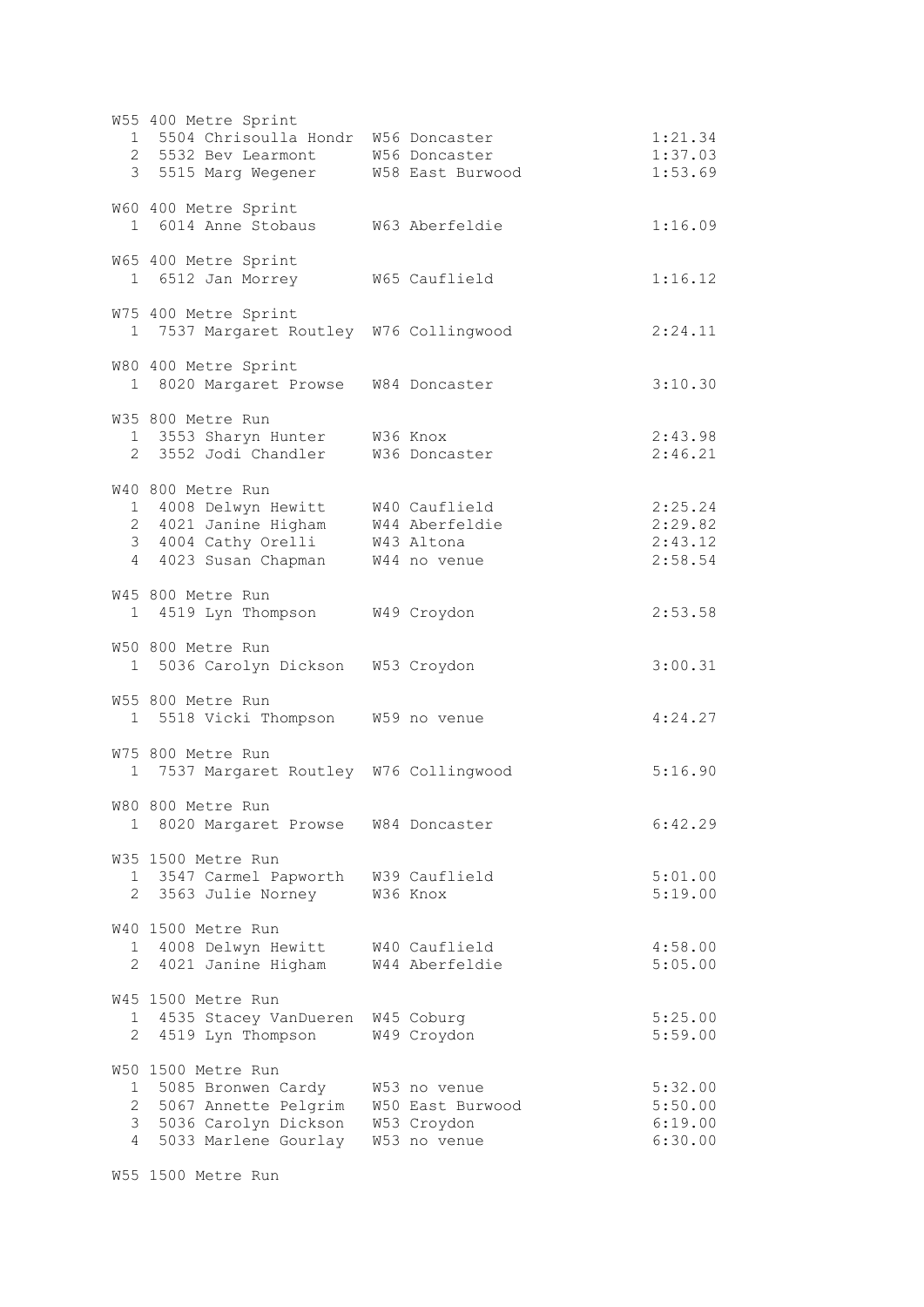|                | 1 5518 Vicki Thompson W59 no venue                                                                                           |                                                                                    | 9:01.00                              |
|----------------|------------------------------------------------------------------------------------------------------------------------------|------------------------------------------------------------------------------------|--------------------------------------|
|                | W60 1500 Metre Run<br>1 6033 Diane Brimacombe W60 Coburg                                                                     |                                                                                    | 7:28.00                              |
|                | W75 1500 Metre Run<br>1 7546 Shirley Young W75 Collingwood<br>2 7537 Margaret Routley W76 Collingwood                        |                                                                                    | 8:22.00<br>10:31.00                  |
|                | W35 5000 Metre Run<br>1 3563 Julie Norney M36 Knox<br>2 3556 Maria Abfalter W36 Aberfeldie                                   |                                                                                    | 19:10.00<br>20:28.00                 |
|                | W40 5000 Metre Run<br>1 4021 Janine Higham W44 Aberfeldie<br>2 4011 Annette Major W42 no venue                               |                                                                                    | 18:55.00<br>22:49.00                 |
|                | W45 5000 Metre Run<br>1 4523 Jenny Dowie<br>2 4535 Stacey VanDueren W45 Coburg<br>3 4519 Lyn Thompson W49 Croydon            | W45 no venue                                                                       | 18:59.00<br>19:29.00<br>21:47.00     |
|                | W50 5000 Metre Run<br>1 5085 Bronwen Cardy W53 no venue<br>2 5067 Annette Pelgrim W50 East Burwood<br>3 5035 Alison Thompson | W51 Croydon                                                                        | 19:11.00<br>21:09.00<br>24:12.00     |
|                | W55 5000 Metre Run<br>1 5502 Petrina Trowbrid W58 no venue<br>2 5540 Christine Griffi W55 Collingwood                        |                                                                                    | 21:49.00<br>37:33.00                 |
|                | W60 5000 Metre Run<br>1 6033 Diane Brimacombe W60 Coburg                                                                     |                                                                                    | 26:25.00                             |
|                | W65 5000 Metre Run<br>1 6523 Brenda Riley W65 Geelong                                                                        |                                                                                    | 21:22.00                             |
| 3              | W75 5000 Metre Run<br>1 7546 Shirley Young W75 Collingwood<br>2 7526 Jean Knox<br>7537 Margaret Routley W76 Collingwood      | W78 Geelong                                                                        | 28:18.00<br>31:14.00<br>38:22.00     |
|                | W40 1500 Metre Race Walk<br>1 4011 Annette Major                                                                             | W42 no venue                                                                       | 7:06.60                              |
|                | W45 1500 Metre Race Walk<br>1 4514 Carmel Drennan                                                                            | W45 Aberfeldie                                                                     | 7:57.90                              |
| $1 \quad$<br>2 | W50 1500 Metre Race Walk<br>5035 Alison Thompson<br>5016 Janet Holmes                                                        | W51 Croydon<br>W51 Cauflield                                                       | 7:39.40<br>7:49.80                   |
| $1 -$<br>$---$ | W55 1500 Metre Race Walk<br>5524 Heather Carr<br>2 5522 Celia Johnson<br>3 5540 Christine Griffi<br>5515 Marg Wegener        | W55 Tootgarook<br>W57 Springvale Noble Park<br>W55 Collingwood<br>W58 East Burwood | 7:27.00<br>9:09.90<br>11:44.30<br>DQ |
|                | W60 1500 Metre Race Walk<br>1 6031 Slyvia Machin                                                                             | W63 Mentone                                                                        | 9:14.00                              |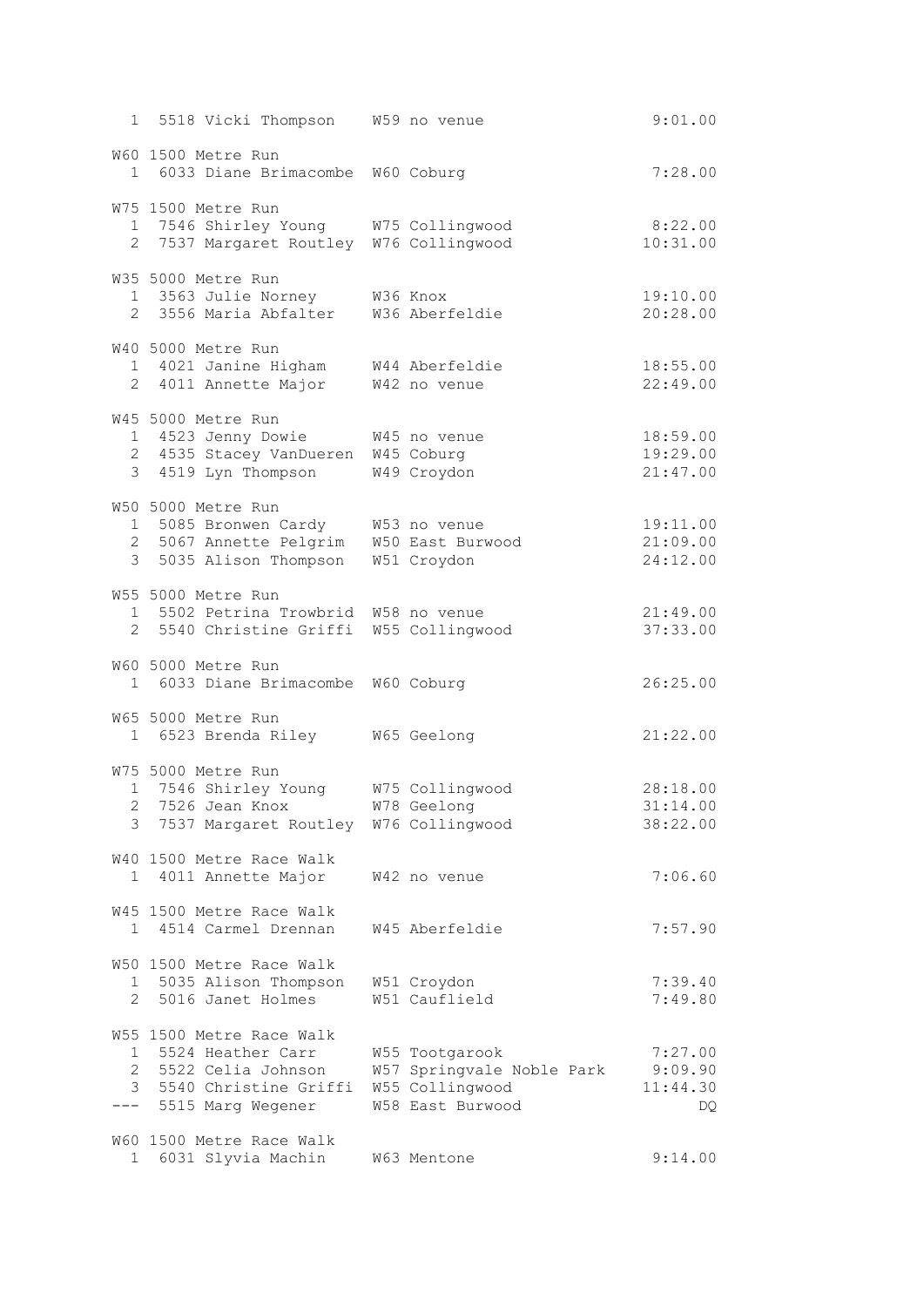|              | W65 1500 Metre Race Walk<br>1 6523 Brenda Riley W65 Geelong<br>2 6510 Margaret Beaumon W67 Mentone                                         | 3 6527 Shirley Coppock W68 East Burwood | 7:48.20<br>10:58.00<br>11:37.70  |
|--------------|--------------------------------------------------------------------------------------------------------------------------------------------|-----------------------------------------|----------------------------------|
|              | W70 1500 Metre Race Walk<br>1 7030 Tina Baarslag-Le W71 East Burwood<br>2 7058 Pam Mews                                                    | W70 Mentone                             | 10:55.20<br>14:03.60             |
|              | W75 1500 Metre Race Walk<br>1 7526 Jean Knox                                                                                               | W78 Geelong                             | 10:56.10                         |
|              | W30 5000 Metre Race Walk<br>1 3014 Jillian Cole                                                                                            | W33 Terang                              | 37:25.00                         |
|              | W40 5000 Metre Race Walk<br>1 4011 Annette Major                                                                                           | W42 no venue                            | 25:51.00                         |
|              | W45 5000 Metre Race Walk<br>1 4514 Carmel Drennan                                                                                          | W45 Aberfeldie                          | 29:24.00                         |
|              | W50 5000 Metre Race Walk<br>1 5035 Alison Thompson W51 Croydon<br>2 5033 Marlene Gourlay W53 no venue<br>3 5016 Janet Holmes W51 Cauflield |                                         | 28:00.00<br>28:29.00<br>28:33.00 |
|              | W55 5000 Metre Race Walk<br>1 5524 Heather Carr                                                                                            | W55 Tootgarook                          | 27:08.00                         |
|              | W60 5000 Metre Race Walk<br>1 6031 Slyvia Machin W63 Mentone                                                                               |                                         | 32:19.00                         |
|              | W65 5000 Metre Race Walk<br>1 6523 Brenda Riley M65 Geelong<br>2 6510 Margaret Beaumon W67 Mentone                                         |                                         | 27:38.00<br>37:26.00             |
|              | W70 5000 Metre Race Walk<br>--- 7030 Tina Baarslag-Le W71 East Burwood                                                                     |                                         | DQ.                              |
|              | W75 5000 Metre Race Walk<br>1 7526 Jean Knox                                                                                               | W78 Geelong                             | 37:31.00                         |
|              | W70 60 Metre Hurdles<br>1 7050 Anna Zeitzen W72 Frankston                                                                                  |                                         | 15.96<br>NWI                     |
| 1            | W50 80 Metre Hurdles<br>5037 Kay Burnie                                                                                                    | W52 Doncaster                           | 19.34<br>NWI                     |
|              | W40 90 Metre Hurdles<br>1 4023 Susan Chapman W44 no venue                                                                                  |                                         | 19.66<br>NWI                     |
|              | W45 90 Metre Hurdles<br>1 4526 Joanne Russell W48 no venue<br>2 4522 Christine Bridle W47 no venue                                         |                                         | 14.72<br>NWI<br>18.94<br>NWI     |
|              | W70 200 Metre Hurdles<br>1 7050 Anna Zeitzen                                                                                               | W72 Frankston                           | 54.06<br>NWI                     |
| $\mathbf{1}$ | W45 300 Metre Hurdles<br>4526 Joanne Russell W48 no venue<br>4522 Christine Bridle W47 no venue                                            |                                         | 49.65<br>55.96                   |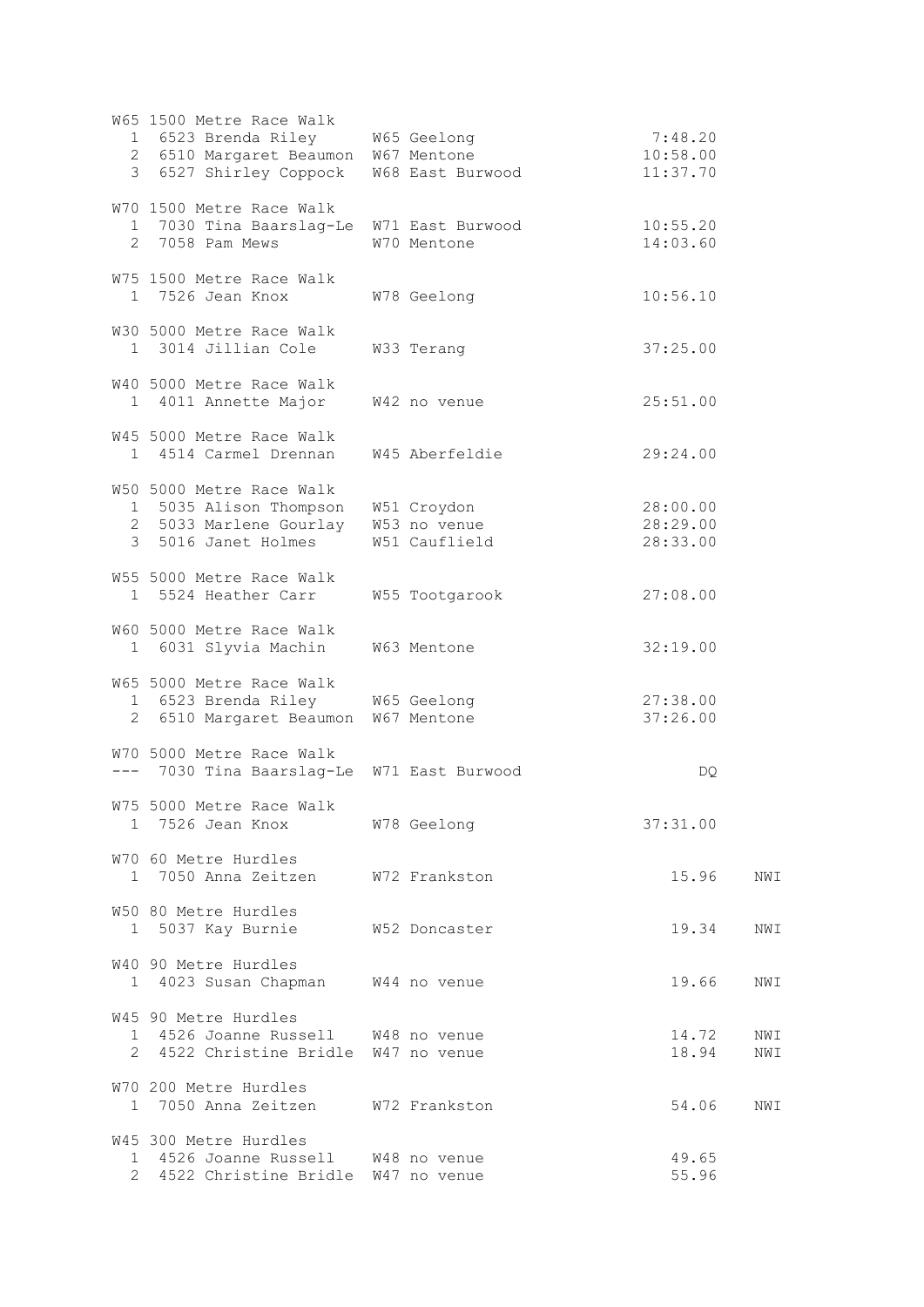|              | W50 300 Metre Hurdles<br>1 5037 Kay Burnie M52 Doncaster                                      |  | 1:07.62                 |                   |
|--------------|-----------------------------------------------------------------------------------------------|--|-------------------------|-------------------|
|              | W35 400 Metre Hurdles<br>1 3559 Jennifer Baldwin W39 no venue                                 |  | 1:18.16                 |                   |
|              | W50 2000 Metre Steeplechase<br>1 5018 Kathy Heagney W54 Frankston                             |  | 9:17.30                 |                   |
|              | W55 2000 Metre Steeplechase<br>1 5524 Heather Carr W55 Tootgarook                             |  | 10:16.80                |                   |
|              | W35 High Jump<br>1 3559 Jennifer Baldwin W39 no venue<br>2 3557 Anna-Lisa Whiteh W39 no venue |  | 1.35m<br>1.20m          |                   |
|              | W40 High Jump<br>1 4023 Susan Chapman W44 no venue                                            |  | 1.25m                   |                   |
|              | W45 High Jump<br>1 4522 Christine Bridle W47 no venue<br>1 4501 Salli-Ann Lee W48 Mentone     |  | 1.30m<br>1.30m          |                   |
|              | W35 Pole Vault<br>1 3565 Vivian Potiris W38 no venue                                          |  | 2.30m                   |                   |
|              | W40 Pole Vault<br>1 4005 Linda Buttigieg W40 no venue                                         |  | 2.15m                   |                   |
|              | W35 Long Jump<br>1 3559 Jennifer Baldwin W39 no venue<br>2 3553 Sharyn Hunter W36 Knox        |  | 4.41m<br>3.67m          | NWI<br>NWI        |
|              | W40 Long Jump<br>1 4009 Christie Faulks W44 Doncaster<br>2 4023 Susan Chapman W44 however     |  | 4.52m<br>4.14m<br>4.07m | NWI<br>NWI<br>NWI |
|              | W45 Long Jump<br>1 4501 Salli-Ann Lee M48 Mentone                                             |  | 4.47m                   | NWI               |
|              | W50 Long Jump<br>1 5037 Kay Burnie M52 Doncaster                                              |  | 3.77m                   | NWI               |
|              | W35 Triple Jump<br>1 3559 Jennifer Baldwin W39 no venue                                       |  | 9.44m                   | NWI               |
|              | W40 Triple Jump<br>1 4005 Linda Buttigieg W40 no venue                                        |  | 8.16m                   | NWI               |
|              | W45 Triple Jump<br>1 4501 Salli-Ann Lee W48 Mentone                                           |  | 9.31m                   | NWI               |
|              | W35 Shot Put<br>1 3546 Judy Pfanner W39 Throwers<br>2 3557 Anna-Lisa Whiteh W39 no venue      |  | 9.90m<br>8.95m          |                   |
| $\mathbf{1}$ | W40 Shot Put<br>4005 Linda Buttigieg W40 no venue                                             |  | 7.42m                   |                   |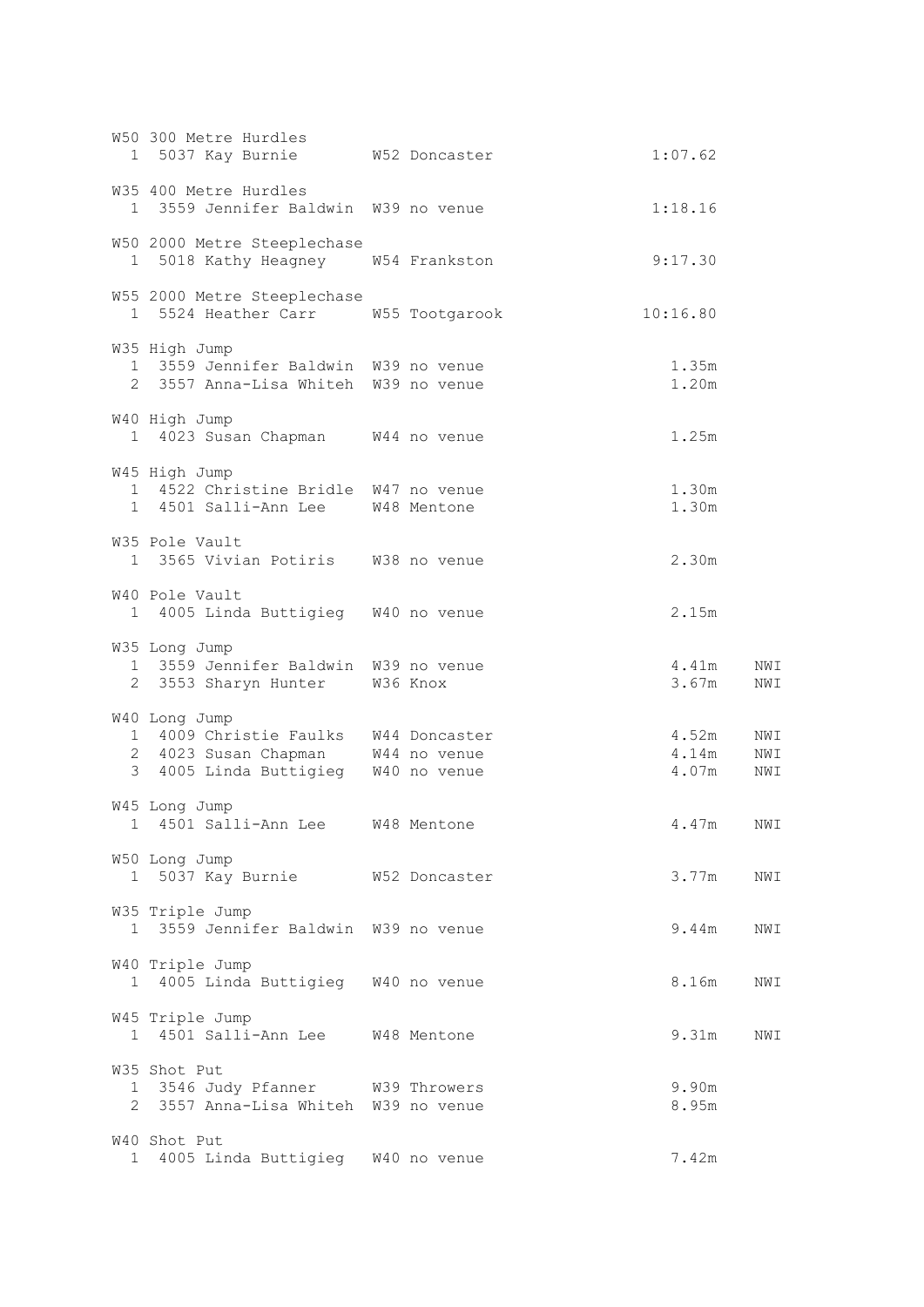W45 Shot Put 1 4522 Christine Bridle W47 no venue 7.93m 2 4515 Chris Tew W45 no venue 6.69m W50 Shot Put 1 5099 Christine Schult W54 Throwers 11.56m W55 Shot Put 1 5510 Judy Coram W55 Throwers 8.77m 2 5511 Lorraine Mussett W56 Throwers 6.26m W60 Shot Put 1 6009 Rhonda Dundas W60 Throwers 9.55m 2 6011 Astrid Rose W61 Throwers 7.60m W65 Shot Put 1 6501 Margaret Dunbar W67 no venue 7.05m 2 6535 Roberta Foster W65 no venue 6.56m 3 6503 Shirley McFarlan W69 Throwers 5.49m 4 6539 Beverly Hugo W65 Mentone 5.24m W70 Shot Put 1 7034 Val Worrell W70 Throwers 6.56m 2 7050 Anna Zeitzen W72 Frankston 5.61m 3 7030 Tina Baarslag-Le W71 East Burwood 5.29m W80 Shot Put 1 8019 Gwen Davidson W82 East Burwood 6.68m W35 Discus Throw 1 3546 Judy Pfanner W39 Throwers 36.58m 2 3559 Jennifer Baldwin W39 no venue 27.24m 3 3557 Anna-Lisa Whiteh W39 no venue 23.70m W40 Discus Throw 1 4005 Linda Buttigieg W40 no venue 22.89m 2 4026 Sandra Howorth W42 Frankston 21.83m 3 4004 Cathy Orelli W43 Altona 21.38m 4 4023 Susan Chapman W44 no venue 18.37m W45 Discus Throw 15 DISCUS INIOW<br>1 4515 Chris Tew W45 no venue 24.54m 2 4522 Christine Bridle W47 no venue 19.16m W50 Discus Throw 1 5099 Christine Schult W54 Throwers 29.81m W55 Discus Throw 1 5511 Lorraine Mussett W56 Throwers 14.25m W60 Discus Throw 1 6009 Rhonda Dundas W60 Throwers 21.64m 2 6011 Astrid Rose W61 Throwers 18.34m W65 Discus Throw 1 6501 Margaret Dunbar W67 no venue 18.06m 2 6535 Roberta Foster W65 no venue 14.03m 3 6539 Beverly Hugo W65 Mentone 13.48m W70 Discus Throw 1 7034 Val Worrell W70 Throwers 18.50m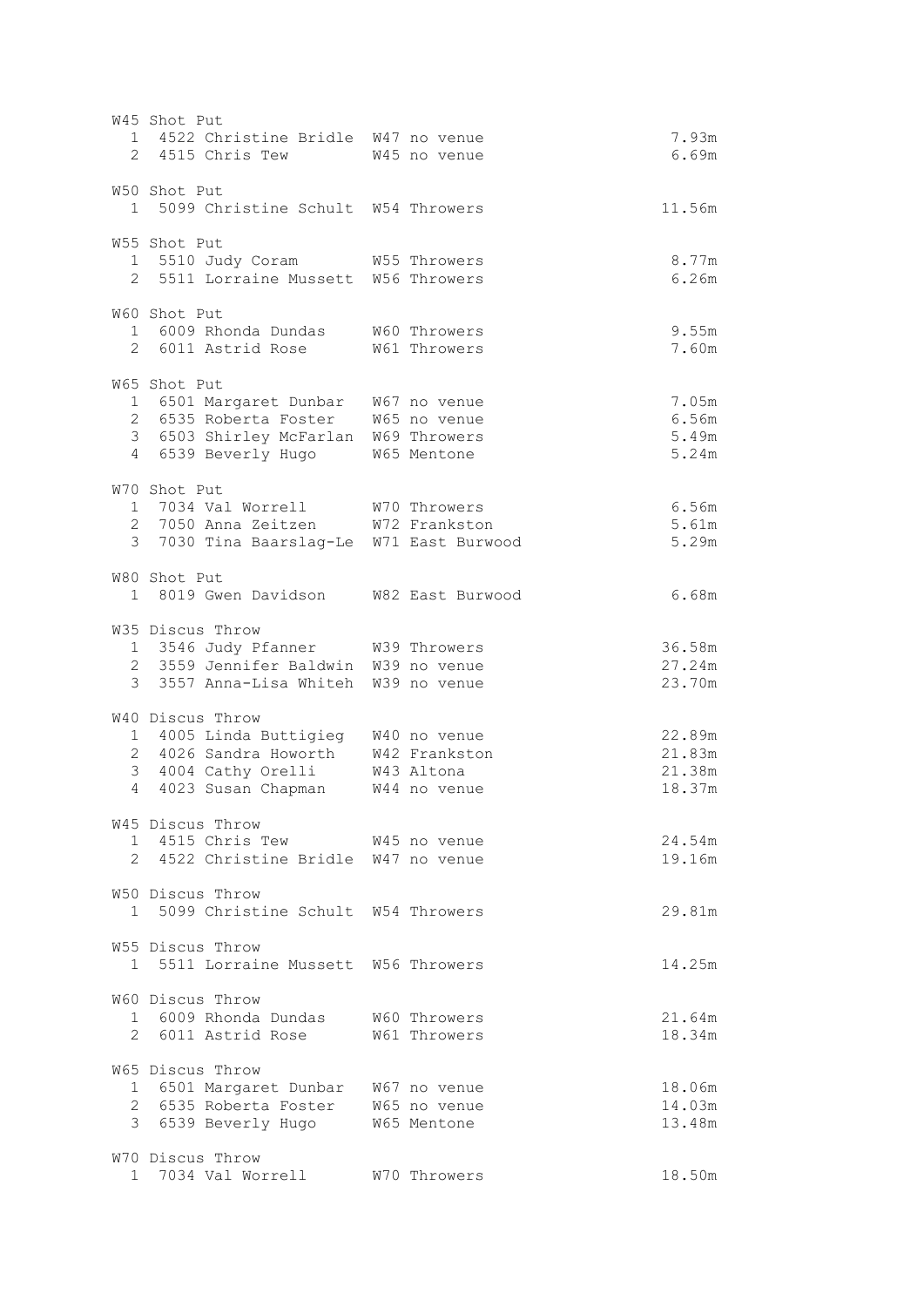| 2 7030 Tina Baarslag-Le W71 East Burwood                                                                                                                  |              | 11.76m                               |
|-----------------------------------------------------------------------------------------------------------------------------------------------------------|--------------|--------------------------------------|
| W80 Discus Throw<br>1 8019 Gwen Davidson W82 East Burwood                                                                                                 |              | 16.20m                               |
| W35 Hammer Throw<br>1 3557 Anna-Lisa Whiteh W39 no venue                                                                                                  |              | 30.57m                               |
| W40 Hammer Throw<br>1 4026 Sandra Howorth W42 Frankston<br>2 4005 Linda Buttigieg W40 no venue                                                            |              | 31.11m<br>24.26m                     |
| W45 Hammer Throw<br>1 4515 Chris Tew W45 no venue                                                                                                         |              | 20.11m                               |
| W50 Hammer Throw<br>1 5099 Christine Schult W54 Throwers                                                                                                  |              | 28.69m                               |
| W55 Hammer Throw<br>1 5510 Judy Coram W55 Throwers<br>2 5519 Sharon Reynolds W57 Throwers<br>3 5511 Lorraine Mussett W56 Throwers                         |              | 32.29m<br>22.46m<br>15.98m           |
| W60 Hammer Throw<br>1 6011 Astrid Rose W61 Throwers<br>2 6009 Rhonda Dundas W60 Throwers                                                                  |              | 31.16m<br>30.91m                     |
| W65 Hammer Throw<br>1 6535 Roberta Foster W65 no venue<br>2 6539 Beverly Hugo W65 Mentone                                                                 |              | 18.90m<br>14.38m                     |
| W70 Hammer Throw<br>1 7034 Val Worrell W70 Throwers<br>2 7030 Tina Baarslag-Le W71 East Burwood                                                           |              | 23.46m<br>15.00m                     |
| W80 Hammer Throw<br>1 8019 Gwen Davidson W82 East Burwood                                                                                                 |              | 23.61m                               |
| W35 Javelin Throw<br>1 3553 Sharyn Hunter M36 Knox<br>2 3546 Judy Pfanner<br>3 3559 Jennifer Baldwin W39 no venue<br>4 3557 Anna-Lisa Whiteh W39 no venue | W39 Throwers | 29.78m<br>29.55m<br>25.87m<br>23.20m |
| W40 Javelin Throw<br>1 4005 Linda Buttigieg W40 no venue<br>2 4023 Susan Chapman                                                                          | W44 no venue | 21.53m<br>18.79m                     |
| W45 Javelin Throw<br>1 4522 Christine Bridle W47 no venue<br>2 4515 Chris Tew                                                                             | W45 no venue | 21.82m<br>18.79m                     |
| W50 Javelin Throw<br>1 5099 Christine Schult W54 Throwers                                                                                                 |              | 21.51m                               |
| W55 Javelin Throw<br>1 5510 Judy Coram W55 Throwers<br>2 5511 Lorraine Mussett W56 Throwers                                                               |              | 22.09m<br>11.52m                     |
| W60 Javelin Throw<br>1 6011 Astrid Rose                                                                                                                   | W61 Throwers | 20.03m                               |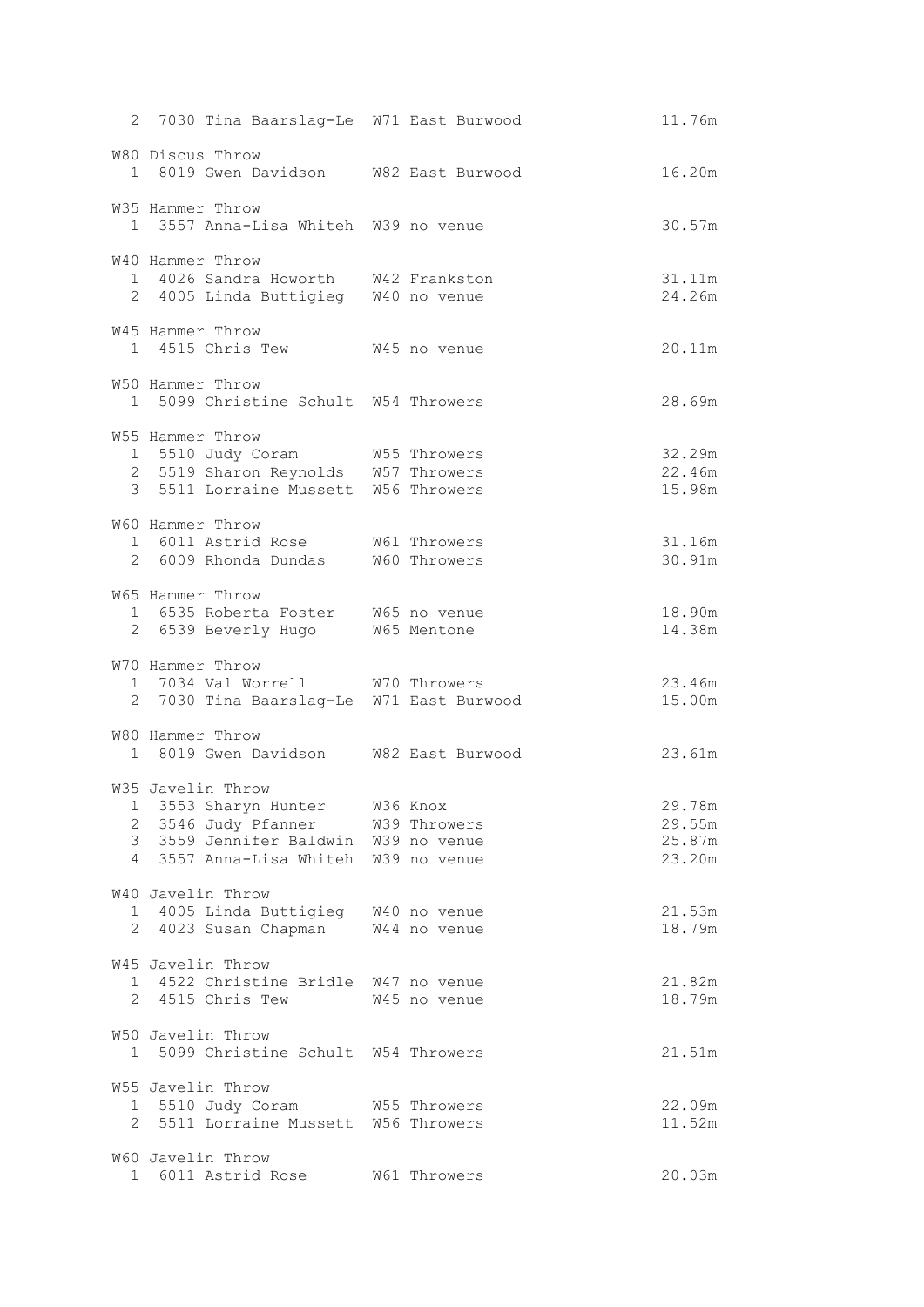|              | 2 6009 Rhonda Dundas W60 Throwers        |                 | 17.74m |     |
|--------------|------------------------------------------|-----------------|--------|-----|
|              | W65 Javelin Throw                        |                 |        |     |
|              | 1 6539 Beverly Hugo W65 Mentone          |                 | 14.13m |     |
|              | 2 6535 Roberta Foster W65 no venue       |                 | 11.54m |     |
|              | 3 6503 Shirley McFarlan W69 Throwers     |                 | 6.84m  |     |
|              | W70 Javelin Throw                        |                 |        |     |
|              | 1 7034 Val Worrell W70 Throwers          |                 | 14.75m |     |
|              | 2 7030 Tina Baarslag-Le W71 East Burwood |                 | 9.20m  |     |
|              | W80 Javelin Throw                        |                 |        |     |
|              | 1 8019 Gwen Davidson W82 East Burwood    |                 | 10.95m |     |
|              |                                          |                 |        |     |
|              | W35 Weight Throw                         |                 |        |     |
|              | 1 3557 Anna-Lisa Whiteh W39 no venue     |                 | 9.36m  |     |
|              | W45 Weight Throw                         |                 |        |     |
|              | 1 4515 Chris Tew W45 no venue            |                 | 6.84m  |     |
|              |                                          |                 |        |     |
|              | W50 Weight Throw                         |                 |        |     |
|              | 1 5099 Christine Schult W54 Throwers     |                 | 10.88m |     |
|              | W55 Weight Throw                         |                 |        |     |
|              | 1 5510 Judy Coram W55 Throwers           |                 | 9.36m  |     |
|              | 2 5519 Sharon Reynolds W57 Throwers      |                 | 7.20m  |     |
|              | 3 5511 Lorraine Mussett W56 Throwers     |                 | 6.35m  |     |
|              | W60 Weight Throw                         |                 |        |     |
|              | 1 6009 Rhonda Dundas W60 Throwers        |                 | 11.60m |     |
|              | 2 6011 Astrid Rose W61 Throwers          |                 | 11.37m |     |
|              |                                          |                 |        |     |
|              | W65 Weight Throw                         |                 |        |     |
|              | 1 6503 Shirley McFarlan W69 Throwers     |                 | 7.78m  |     |
|              | 2 6539 Beverly Hugo W65 Mentone          |                 | 7.06m  |     |
|              | 3 6535 Roberta Foster W65 no venue       |                 | 6.91m  |     |
|              | W70 Weight Throw                         |                 |        |     |
|              | 1 7034 Val Worrell W70 Throwers          |                 | 9.40m  |     |
|              | 7030 Tina Baarslag-Le W71 East Burwood   |                 | 6.32m  |     |
|              | W80 Weight Throw                         |                 |        |     |
|              | 1 8019 Gwen Davidson W82 East Burwood    |                 | 9.45m  |     |
|              |                                          |                 |        |     |
|              | M30 100 Metre Sprint                     |                 |        |     |
|              | 1 3016 Shayne Fairlie M33 Visitor        |                 | 11.45  | NWI |
|              | 2 3015 Daniel Mayes M31 East Burwood     |                 | 13.72  | NWI |
|              | M35 100 Metre Sprint                     |                 |        |     |
|              | 1 3548 Alan Frame                        | M39 Collingwood | 12.41  | NWI |
|              | 2 3558 Len Warren                        | M39 Frankston   | 12.63  | NWI |
|              | 3 3551 Paul Basile M37 Frankston         |                 | 12.96  | NWI |
|              | 4 3561 Kevin Pardy M39 Collingwood       |                 | 13.52  | NWI |
|              | M40 100 Metre Sprint                     |                 |        |     |
|              | 1 4018 Mark Thomas                       | M42 Frankston   | 12.41  | NWI |
|              | 2 4006 Steven Behin M43 no venue         |                 | 12.57  | NWI |
|              | 3 4019 John Schuijers M44 Collingwood    |                 | 12.59  | NWI |
|              |                                          |                 |        |     |
|              | M45 100 Metre Sprint                     |                 |        |     |
| $\mathbf{1}$ | 4503 Peter Tuckett M45 no venue          |                 | 12.54  | NWI |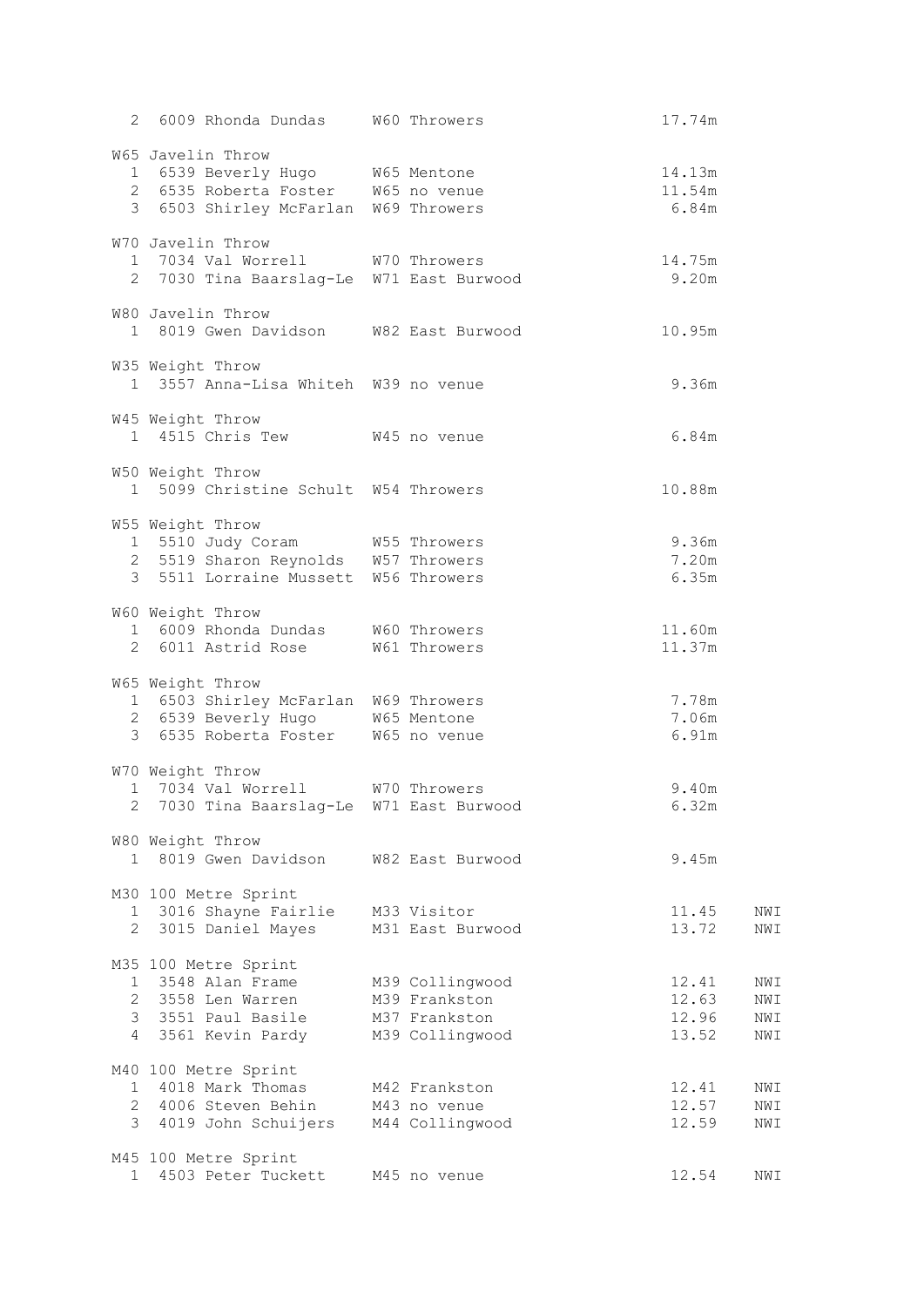| 2<br>3<br>5                                                           | 4                          | 4520 Mark Crawford<br>4513 Doug Holmes<br>4517 Chris Brown<br>4506 Stephen Egan                                                                                                   | M45 Doncaster<br>M46 Knox<br>M49 Cauflield<br>M45 Knox                                                           | 12.82<br>13.22<br>13.36<br>14.78                            | NWI<br>NWI<br>NWI<br>NWI                      |
|-----------------------------------------------------------------------|----------------------------|-----------------------------------------------------------------------------------------------------------------------------------------------------------------------------------|------------------------------------------------------------------------------------------------------------------|-------------------------------------------------------------|-----------------------------------------------|
|                                                                       |                            | M50 100 Metre Sprint                                                                                                                                                              |                                                                                                                  |                                                             |                                               |
|                                                                       | Preliminaries<br>$1 \quad$ | 5014 Paul Turner                                                                                                                                                                  | M51 Geelong                                                                                                      | 12.75q                                                      | NWI                                           |
| $\mathbf{1}$<br>$\mathbf{2}^{\prime}$<br>$\mathbf{1}$                 |                            | 5083 Ivor Corneilse                                                                                                                                                               | M50 Knox                                                                                                         | 13.16q                                                      | NWI                                           |
| 3<br>$\mathbf{2}$                                                     |                            | 5008 Richard Wearmout M52 no venue                                                                                                                                                |                                                                                                                  | 13.33q                                                      | NWI                                           |
| $\overline{4}$<br>$\,1\,$                                             |                            | 5027 Ron Scholes                                                                                                                                                                  | M51 Collingwood                                                                                                  | 13.38q                                                      | NWI                                           |
| 5<br>$\mathbf{1}$                                                     |                            | 5082 Gary Mahon                                                                                                                                                                   | M54 East Burwood                                                                                                 | 13.59q                                                      | NWI                                           |
| 6<br>$\mathbf{2}$                                                     |                            | 5034 John Wills                                                                                                                                                                   | M54 Croydon                                                                                                      | 13.64q                                                      | NWI                                           |
| 7<br>2                                                                |                            | 5032 Steve Gray M51 Gippsland                                                                                                                                                     |                                                                                                                  | 14.15q                                                      | NWI                                           |
| $\,8\,$<br>$\mathbf{2}$                                               |                            | 5090 Joseph Dilworth M53 Aberfeldie                                                                                                                                               |                                                                                                                  | 14.42q                                                      | NWI                                           |
| $\mathsf 9$<br>$\mathbf{2}$                                           |                            | 5061 John Neale                                                                                                                                                                   | M53 Aberfeldie                                                                                                   | 14.72                                                       | NWI                                           |
| 10<br>$\mathbf{1}$                                                    |                            | 5058 Phil Curtain M50 Coburg                                                                                                                                                      |                                                                                                                  | 16.40                                                       | NWI                                           |
| Finals<br>1<br>$\overline{2}$<br>3<br>4<br>5                          |                            | M50 100 Metre Sprint<br>5014 Paul Turner M51 Geelong<br>5008 Richard Wearmout M52 no venue<br>5083 Ivor Corneilse M50 Knox<br>5027 Ron Scholes M51 Collingwood<br>5082 Gary Mahon | M54 East Burwood                                                                                                 | 12.30<br>12.85<br>12.96<br>13.43<br>13.75                   | NWI<br>NWI<br>NWI<br>NWI<br>NWI               |
| 6<br>7<br>8                                                           |                            | 5034 John Wills<br>5032 Steve Gray<br>5090 Joseph Dilworth M53 Aberfeldie                                                                                                         | M54 Croydon<br>M51 Gippsland                                                                                     | 13.87<br>14.39<br>14.56                                     | NWI<br>NWI<br>NWI                             |
| $\mathbf 1$<br>$\overline{2}$<br>3<br>4<br>5 <sup>1</sup><br>6        |                            | M55 100 Metre Sprint<br>5503 Keith Howden<br>5533 Peter Lamb<br>5528 Graham Ford<br>5501 Philip Rosevear<br>5517 Paul Lynch<br>5525 Bill Carr                                     | M59 Collingwood<br>M55 Geelong<br>M55 no venue<br>M55 Doncaster<br>M55 Cauflield<br>M55 Tootgarook               | 13.00<br>13.11<br>13.28<br>13.44<br>14.10<br>14.23          | NWI<br>NWI<br>NWI<br>NWI<br>NWI<br>NWI        |
| $\mathbf{2}$<br>3<br>4                                                |                            | M60 100 Metre Sprint<br>1 6027 Bob Wishart<br>6006 Ross Kent<br>6040 Myer Vorchneimer M60 no venue<br>6020 Andrew Fraser                                                          | M63 Mentone<br>M62 no venue<br>M63 East Burwood                                                                  | 13.30<br>13.45<br>14.25<br>15.24                            | NWI<br>NWI<br>NWI<br>NWI                      |
| 1<br>$\mathbf{2}^{\mathsf{I}}$<br>3<br>4<br>5<br>6<br>$7\overline{ }$ |                            | M65 100 Metre Sprint<br>6536 Col Burnett<br>6520 Graeme Noden<br>6506 Don Chambers<br>6521 Con Matthews<br>6508 Kevin Marion<br>6504 Russell Oakley<br>6533 Tony Bradford         | M65 no venue<br>M66 Mentone<br>M67 Aberfeldie<br>M68 Doncaster<br>M68 Cauflield<br>M65 Croydon<br>M65 Aberfeldie | 13.83<br>14.13<br>14.27<br>14.53<br>14.79<br>14.99<br>15.41 | NWI<br>NWI<br>NWI<br>NWI<br>NWI<br>NWI<br>NWI |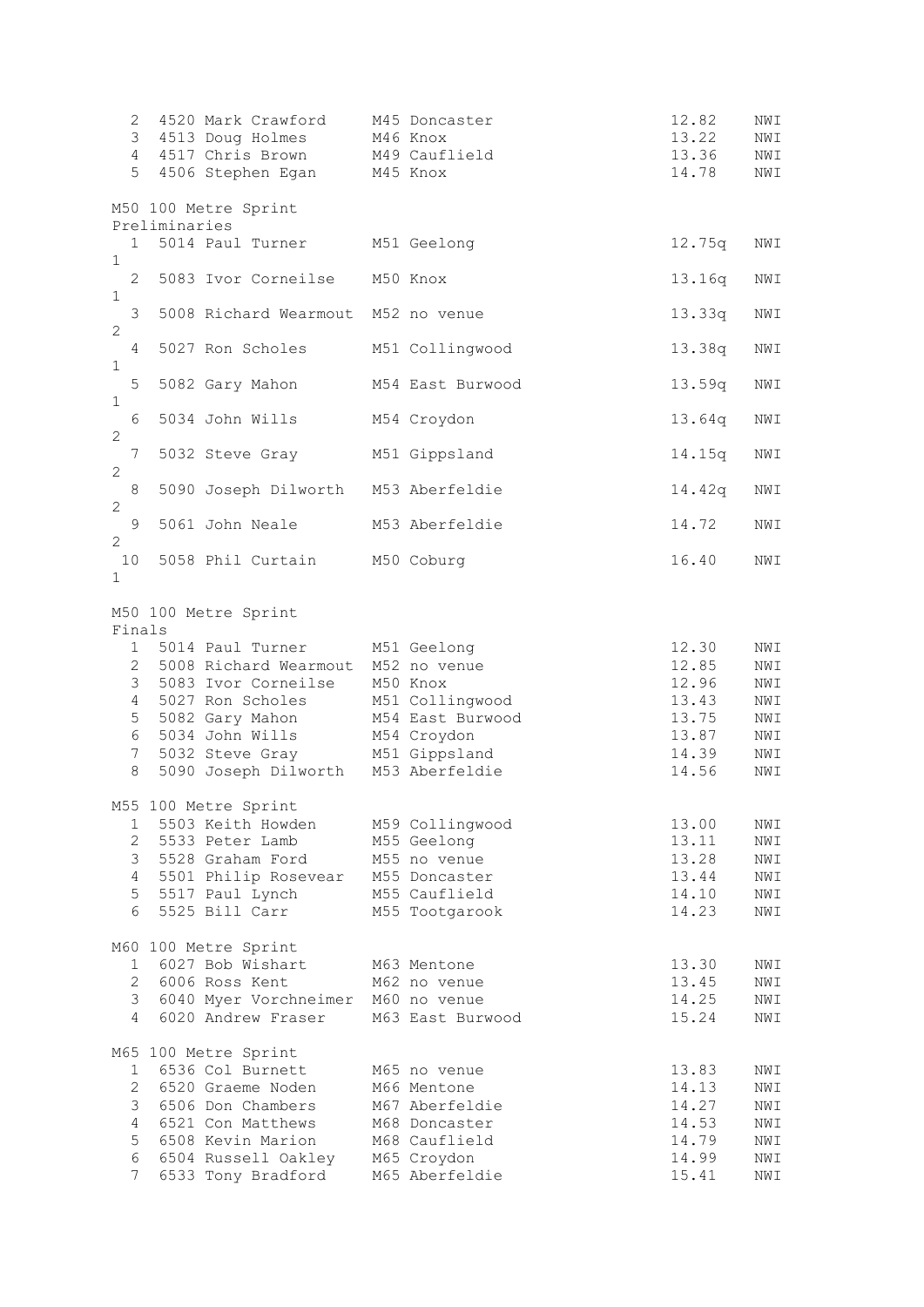| 8                             |               | 6516 Allan Wood                       | M67 Croydon      | 15.79  | NWI |
|-------------------------------|---------------|---------------------------------------|------------------|--------|-----|
|                               |               | M70 100 Metre Sprint                  |                  |        |     |
| $\mathbf{1}$                  |               | 7065 Leo Charles                      | M71 Cauflield    | 15.09  | NWI |
| $\mathbf{2}^{\prime}$         |               | 7037 Lucas Kakris                     | M71 Aberfeldie   | 15.25  | NWI |
|                               |               | 3 7056 Edmund Stack                   | M70 East Burwood | 17.86  | NWI |
| $\overline{4}$                |               | 7045 Colin Silcock-De M72 Geelong     |                  | 19.18  | NWI |
| 5                             |               | 7042 Nino Stankovic                   | M72 no venue     | 19.67  | NWI |
|                               |               |                                       |                  |        |     |
|                               |               | M75 100 Metre Sprint                  |                  |        |     |
|                               |               | 1 7544 Leo Coffey                     | M75 East Burwood | 15.90  | NWI |
|                               |               | 2 7538 Gordon Gourlay                 | M75 Mentone      | 17.07  | NWI |
| $\mathcal{S}$                 |               | 7524 Roy Giesemann                    | M75 Frankston    | 18.61  | NWI |
|                               |               | 4 7532 George Goode                   | M77 Coburg       | 18.66  | NWI |
|                               |               | M80 100 Metre Sprint                  |                  |        |     |
|                               |               | 1 8015 Mike Johnstone                 | M83 Mentone      | 17.20  | NWI |
|                               |               | 2 8021 Gerry Heilmann M81 Knox        |                  | 19.35  | NWI |
|                               |               | 3 8012 Stan Stankovic                 | M82 no venue     | 21.70  | NWI |
|                               |               | M85 100 Metre Sprint                  |                  |        |     |
|                               |               | 1 8512 Eddie Gamble                   | M89 Mentone      | 29.58  | NWI |
|                               |               | 2 8511 Andy Smith                     | M89 Cauflield    | 36.91  | NWI |
|                               |               |                                       |                  |        |     |
|                               |               | M30 200 Metre Sprint                  |                  |        |     |
|                               |               | 1 3015 Daniel Mayes                   | M31 East Burwood | 28.22  | NWI |
|                               |               | M35 200 Metre Sprint                  |                  |        |     |
|                               |               | 1 3539 Darren Arthur                  | M39 East Burwood | 25.07  | NWI |
|                               |               | 2 3548 Alan Frame                     | M39 Collingwood  | 26.24  | NWI |
|                               |               | 3 3551 Paul Basile                    | M37 Frankston    | 26.55  | NWI |
|                               |               |                                       |                  |        |     |
|                               |               | M40 200 Metre Sprint                  |                  |        |     |
|                               |               | 1 4027 Bruce Collins                  | M42 Box Hill     | 25.20  | NWI |
|                               |               | 2 4018 Mark Thomas                    | M42 Frankston    | 25.35  | NWI |
|                               |               | 3 4012 Wayne James                    | M41 East Burwood | 25.48  | NWI |
|                               |               | 4 4019 John Schuijers M44 Collingwood |                  | 25.97  | NWI |
| 5                             |               | 4015 Darren McGee                     | M42 East Burwood | 27.61  | NWI |
|                               |               | M45 200 Metre Sprint                  |                  |        |     |
| 1                             |               | 4503 Peter Tuckett M45 no venue       |                  | 24.50  | NWI |
|                               |               | 2 4520 Mark Crawford M45 Doncaster    |                  | 25.99  |     |
|                               |               |                                       |                  |        | NWI |
|                               |               | 3 4513 Doug Holmes<br>M46 Knox        |                  | 26.96  | NWI |
|                               |               | 4 4517 Chris Brown M49 Cauflield      |                  | 27.34  | NWI |
|                               |               | M50 200 Metre Sprint                  |                  |        |     |
|                               | Preliminaries |                                       |                  |        |     |
| $\mathbf{1}$                  |               | 5021 Terry Hicks M50 no venue         |                  | 25.89Q | NWI |
| $\mathbf 1$<br>$\overline{2}$ |               | 5014 Paul Turner                      | M51 Geelong      | 26.48Q | NWI |
| 2                             |               |                                       |                  |        |     |
| 3                             |               | 5059 Ashley Ryan                      | M50 East Burwood | 28.07Q | NWI |
| 3                             |               |                                       |                  |        |     |
| 4                             |               | 5083 Ivor Corneilse M50 Knox          |                  | 27.13Q | NWI |
| $\mathbf{1}$                  |               |                                       |                  |        |     |
| 5<br>$\overline{2}$           |               | 5027 Ron Scholes M51 Collingwood      |                  | 27.97Q | NWI |
| 6                             |               | 5029 Greg Champion M50 Doncaster      |                  | 29.09Q | NWI |
| 3                             |               |                                       |                  |        |     |
| 7                             |               | 5022 Geoff Wheeler M51 East Burwood   |                  | 28.12q | NWI |
| $\mathbf 1$                   |               |                                       |                  |        |     |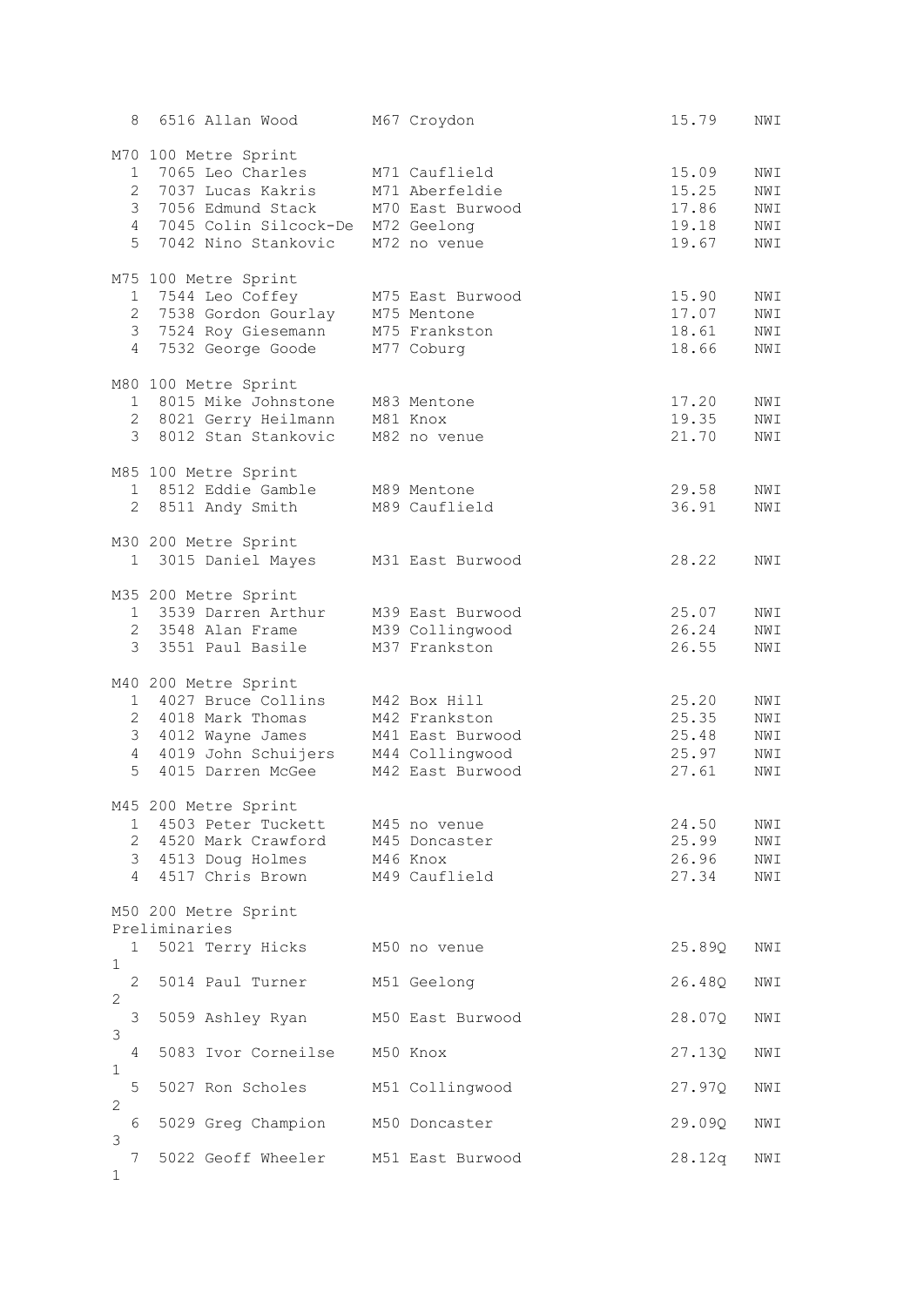8 5026 Freddy Rademaker M52 Coburg 29.05q NWI 2 9 5034 John Wills M54 Croydon 29.24 NWI 1 10 5061 John Neale M53 Aberfeldie 29.55 NWI 2 11 5090 Joseph Dilworth M53 Aberfeldie 29.90 NWI 3 12 5032 Steve Gray M51 Gippsland 30.06 NWI 2 13 5058 Phil Curtain M50 Coburg 13 32.77 NWI 1 14 5025 Kenneth Carter M52 Coburg 36.63 NWI 2 M50 200 Metre Sprint Finals 1 5021 Terry Hicks M50 no venue 25.29 NWI 2 5014 Paul Turner M51 Geelong 25.80 NWI 3 5083 Ivor Corneilse M50 Knox 26.78 NWI 4 5027 Ron Scholes M51 Collingwood 27.07 NWI 5 5059 Ashley Ryan M50 East Burwood 27.87 NWI 6 5022 Geoff Wheeler M51 East Burwood 28.54 NWI 7 5029 Greg Champion M50 Doncaster 29.27 NWI 8 5026 Freddy Rademaker M52 Coburg 29.69 NWI M55 200 Metre Sprint 1 5503 Keith Howden M59 Collingwood 26.68 NWI 2 5528 Graham Ford M55 no venue 27.24 NWI 3 5507 Ian McLeod M59 Collingwood 27.55 NWI 4 5525 Bill Carr M55 Tootgarook 28.28 NWI 5 5501 Philip Rosevear M55 Doncaster 28.32 NWI 6 5517 Paul Lynch M55 Cauflield 28.44 NWI M60 200 Metre Sprint 1 6006 Ross Kent M62 no venue 28.06 NWI 2 6002 Richard Trembath M63 Doncaster 28.53 NWI 3 6040 Myer Vorchneimer M60 no venue 29.88 NWI 4 6020 Andrew Fraser M63 East Burwood 32.24 NWI M65 200 Metre Sprint 1 6522 Ron Arthur M65 East Burwood 28.18 NWI 2 6520 Graeme Noden M66 Mentone 30.28 NWI 3 6521 Con Matthews M68 Doncaster 30.49 NWI 4 6506 Don Chambers M67 Aberfeldie 31.02 NWI 5 6533 Tony Bradford M65 Aberfeldie 31.39 NWI 6 6508 Kevin Marion M68 Cauflield 32.45 NWI 7 6519 John Howes M69 Aberfeldie 33.38 NWI 8 6516 Allan Wood M67 Croydon 34.35 NWI M70 200 Metre Sprint 1 7065 Leo Charles M71 Cauflield 31.27 NWI 2 7037 Lucas Kakris M71 Aberfeldie 31.76 NWI 3 7064 Don McLean M71 East Burwood 34.23 NWI 4 7056 Edmund Stack M70 East Burwood 36.56 NWI 5 7045 Colin Silcock-De M72 Geelong 1:00.12 NWI M75 200 Metre Sprint 1 7535 Jimmy Thomson M78 Visitor 32.94 NWI 2 7538 Gordon Gourlay M75 Mentone 35.25 NWI 3 7540 Sydney Elks M79 Frankston 35.76 NWI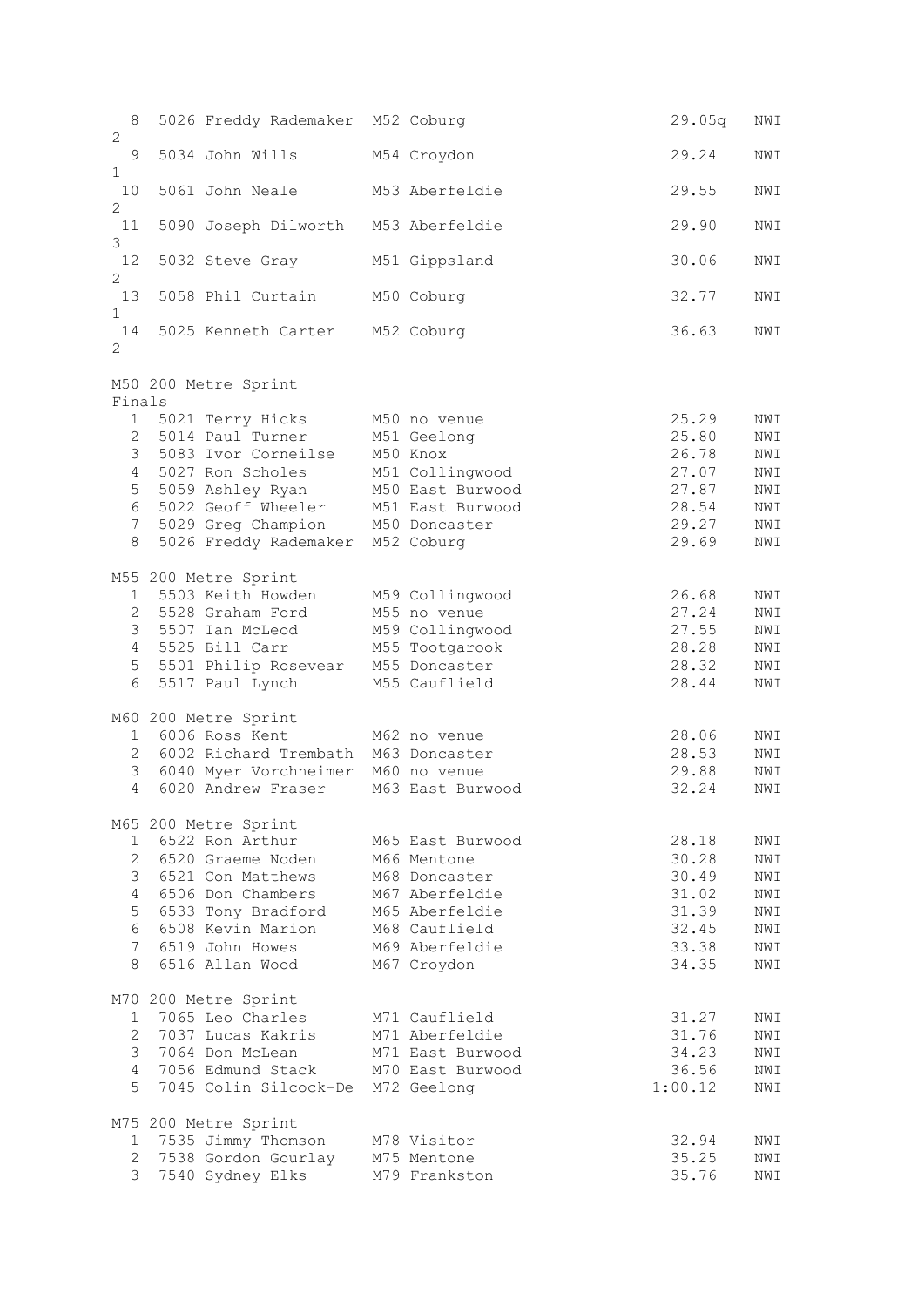|                                                      |                            | 4 7542 Alexander Harris M75 Geelong<br>5 7532 George Goode M77 Coburg                                                                                                  |                                                                                                                    | 36.28<br>40.68                                                            | NWI<br>NWI        |
|------------------------------------------------------|----------------------------|------------------------------------------------------------------------------------------------------------------------------------------------------------------------|--------------------------------------------------------------------------------------------------------------------|---------------------------------------------------------------------------|-------------------|
|                                                      |                            | M80 200 Metre Sprint<br>1 8015 Mike Johnstone M83 Mentone<br>2 8011 Vern Gerlach<br>3 8012 Stan Stankovic                                                              | M80 Croydon<br>M82 no venue                                                                                        | 35.33<br>45.43<br>1:14.49                                                 | NWI<br>NWI<br>NWI |
|                                                      |                            | M85 200 Metre Sprint<br>1 8511 Andy Smith                                                                                                                              | M89 Cauflield                                                                                                      | 1:24.96                                                                   | NWI               |
|                                                      |                            | M30 400 Metre Sprint<br>1 3015 Daniel Mayes M31 East Burwood                                                                                                           |                                                                                                                    | 1:06.64                                                                   |                   |
|                                                      |                            | M35 400 Metre Sprint<br>1 3555 David Woods M36 Coburg<br>2 3550 Warren Burke M37 Coburg<br>3 3566 Mal Grimmett                                                         | M39 no venue                                                                                                       | 55.24<br>1:04.23<br>1:15.28                                               |                   |
|                                                      |                            | M40 400 Metre Sprint<br>1 4027 Bruce Collins M42 Box Hill<br>2 4019 John Schuijers M44 Collingwood<br>3 4018 Mark Thomas M42 Frankston<br>4 4028 Tony O'Shea           | M42 Frankston                                                                                                      | 55.04<br>58.38<br>59.20<br>1:04.90                                        |                   |
| $4 \quad$                                            |                            | M45 400 Metre Sprint<br>1 4503 Peter Tuckett M45 no venue<br>2 4520 Mark Crawford M45 Doncaster<br>3 4517 Chris Brown M49 Cauflield<br>4525 Stephen Russell M45 Coburg |                                                                                                                    | 55.09<br>56.30<br>1:02.67<br>1:03.20                                      |                   |
|                                                      | Preliminaries<br>$1 \quad$ | M50 400 Metre Sprint<br>5027 Ron Scholes                                                                                                                               | M51 Collingwood                                                                                                    | 1:00.91q                                                                  |                   |
| $\overline{2}$                                       |                            | 2 5059 Ashley Ryan                                                                                                                                                     | M50 East Burwood                                                                                                   | 1:01.48q                                                                  |                   |
| $\mathbf{2}$<br>3                                    |                            | 5026 Freddy Rademaker M52 Coburg                                                                                                                                       |                                                                                                                    | 1:05.16q                                                                  |                   |
| $\mathbf{2}$<br>4<br>1                               |                            | 5020 Graham Eadie M53 Aberfeldie                                                                                                                                       |                                                                                                                    | 1:05.85q                                                                  |                   |
| 5<br>2                                               |                            | 5008 Richard Wearmout M52 no venue                                                                                                                                     |                                                                                                                    | 1:07.28q                                                                  |                   |
| 6<br>1                                               |                            | 5076 Brian Delaney                                                                                                                                                     | M51 Coburg                                                                                                         | 1:08.68q                                                                  |                   |
| 7<br>2                                               |                            | 5032 Steve Gray                                                                                                                                                        | M51 Gippsland                                                                                                      | 1:08.70q                                                                  |                   |
| $\,8\,$<br>2<br>9                                    |                            | 5090 Joseph Dilworth M53 Aberfeldie<br>5025 Kenneth Carter                                                                                                             | M52 Coburg                                                                                                         | 1:09.34q<br>1:48.10                                                       |                   |
| 1                                                    |                            |                                                                                                                                                                        |                                                                                                                    |                                                                           |                   |
| Finals                                               |                            | M50 400 Metre Sprint                                                                                                                                                   |                                                                                                                    |                                                                           |                   |
| 1<br>$\mathbf{2}$<br>3<br>4<br>5<br>6<br>$7^{\circ}$ |                            | 5027 Ron Scholes<br>5008 Richard Wearmout<br>5059 Ashley Ryan<br>5026 Freddy Rademaker<br>5076 Brian Delaney<br>5020 Graham Eadie<br>5032 Steve Gray                   | M51 Collingwood<br>M52 no venue<br>M50 East Burwood<br>M52 Coburg<br>M51 Coburg<br>M53 Aberfeldie<br>M51 Gippsland | 1:01.24<br>1:01.50<br>1:02.14<br>1:04.20<br>1:05.16<br>1:07.08<br>1:08.75 |                   |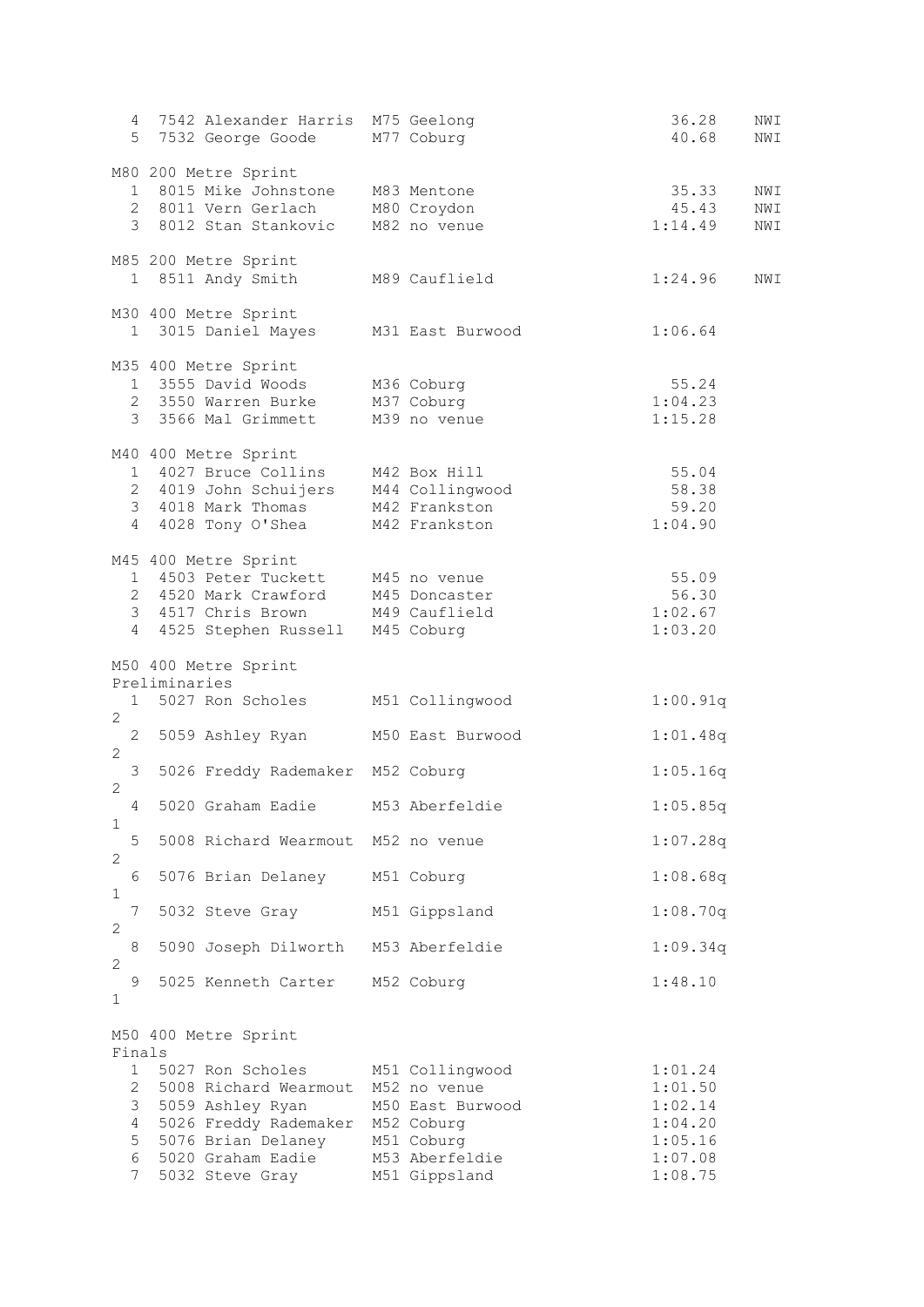|                                 | 8 5090 Joseph Dilworth M53 Aberfeldie                                                                                                                        |                                                                                                       | 1:11.28                                                        |
|---------------------------------|--------------------------------------------------------------------------------------------------------------------------------------------------------------|-------------------------------------------------------------------------------------------------------|----------------------------------------------------------------|
|                                 | M55 400 Metre Sprint<br>1 5533 Peter Lamb<br>2 5503 Keith Howden<br>3 5525 Bill Carr<br>4 5517 Paul Lynch                                                    | M55 Geelong<br>M59 Collingwood<br>M55 Tootgarook<br>M55 Cauflield                                     | 57.97<br>59.75<br>1:05.68<br>1:07.96                           |
|                                 | M60 400 Metre Sprint<br>1 6006 Ross Kent<br>2 6023 David Nobbs<br>3 6020 Andrew Fraser                                                                       | M62 no venue<br>M64 East Burwood<br>M63 East Burwood                                                  | 1:02.73<br>1:04.24<br>1:15.24                                  |
|                                 | M65 400 Metre Sprint<br>1 6522 Ron Arthur<br>2 6521 Con Matthews<br>3 6529 Gerry Robinson<br>4 6506 Don Chambers                                             | M65 East Burwood<br>M68 Doncaster<br>M66 Croydon<br>M67 Aberfeldie                                    | 1:05.75<br>1:07.94<br>1:13.07<br>1:22.02                       |
|                                 | M70 400 Metre Sprint<br>1 7064 Don McLean<br>2 7056 Edmund Stack<br>3 7045 Colin Silcock-De M72 Geelong<br>4 7042 Nino Stankovic                             | M71 East Burwood<br>M70 East Burwood<br>M72 no venue                                                  | 1:18.76<br>1:26.03<br>1:41.29<br>1:46.13                       |
|                                 | M75 400 Metre Sprint<br>1 7538 Gordon Gourlay M75 Mentone<br>2 7542 Alexander Harris M75 Geelong                                                             |                                                                                                       | 1:28.35<br>1:33.08                                             |
|                                 | M80 400 Metre Sprint<br>1 8015 Mike Johnstone<br>2 8012 Stan Stankovic<br>3 8016 Wal Riley                                                                   | M83 Mentone<br>M82 no venue<br>M82 East Burwood                                                       | 1:24.60<br>2:11.60<br>3:59.40                                  |
|                                 | M85 400 Metre Sprint<br>1 8512 Eddie Gamble<br>2 8511 Andy Smith                                                                                             | M89 Mentone<br>M89 Cauflield                                                                          | 2:38.30<br>3:57.70                                             |
|                                 | M35 800 Metre Run<br>1 3532 Trevor McCann M39 Mentone<br>2 3554 Stuart Macaulay<br>3 3561 Kevin Pardy                                                        | M37 Aberfeldie<br>M39 Collingwood                                                                     | 2:12.60<br>2:21.90<br>2:37.40                                  |
| $\mathbf{1}$<br>$4 -$<br>5<br>6 | M40 800 Metre Run<br>4027 Bruce Collins<br>2 4016 Mario Muscara<br>3 4013 Christopher Boyl<br>4024 Dhanbir Tamang<br>4014 Murray Johnson<br>4028 Tony O'Shea | M42 Box Hill<br>M43 Aberfeldie<br>M41 Collingwood<br>M40 Collingwood<br>M42 no venue<br>M42 Frankston | 2:04.10<br>2:08.70<br>2:12.80<br>2:19.00<br>2:29.70<br>2:36.50 |
| 1<br>5                          | M45 800 Metre Run<br>4521 Paul Davidson<br>2 4512 Martin Hall<br>3 4520 Mark Crawford<br>4 4504 Michael Bialczak<br>4506 Stephen Egan                        | M46 no venue<br>M46 no venue<br>M45 Doncaster<br>M45 no venue<br>M45 Knox                             | 2:02.90<br>2:08.50<br>2:12.50<br>2:20.70<br>2:42.60            |
| 1<br>$\overline{2}$             | M50 800 Metre Run<br>5021 Terry Hicks<br>5004 Colin Page                                                                                                     | M50 no venue<br>M51 Croydon                                                                           | 2:03.64<br>2:12.51                                             |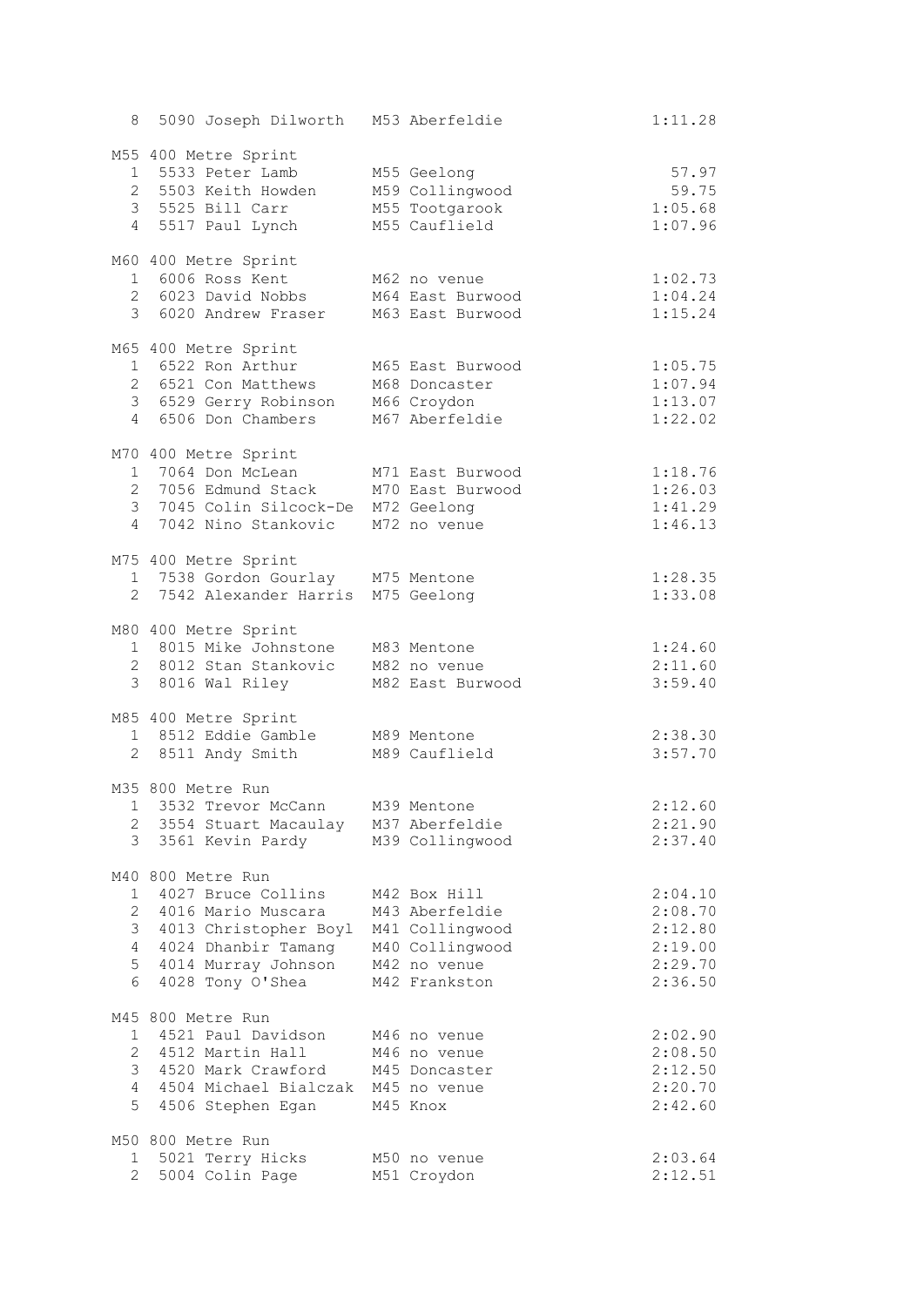| 3<br>$4\overline{ }$<br>5<br>6<br>$7\phantom{.}$<br>9 | 5059 Ashley Ryan<br>5076 Brian Delaney<br>5026 Freddy Rademaker<br>5081 David Jones<br>5020 Graham Eadie<br>8 5032 Steve Gray<br>5025 Kenneth Carter                                       | M50 East Burwood<br>M51 Coburg<br>M52 Coburg<br>M54 Aberfeldie<br>M53 Aberfeldie<br>M51 Gippsland<br>M52 Coburg       | 2:18.63<br>2:23.22<br>2:27.08<br>2:29.83<br>2:46.88<br>2:47.40<br>3:58.58 |
|-------------------------------------------------------|--------------------------------------------------------------------------------------------------------------------------------------------------------------------------------------------|-----------------------------------------------------------------------------------------------------------------------|---------------------------------------------------------------------------|
|                                                       | M55 800 Metre Run<br>1 5538 Rob Waters                                                                                                                                                     | M59 Aberfeldie                                                                                                        | 2:50.80                                                                   |
|                                                       | M60 800 Metre Run<br>1 6002 Richard Trembath<br>2 6017 Robert Hendy<br>3 6023 David Nobbs<br>4 6006 Ross Kent<br>5 6028 Graham Philpott<br>6 6022 Neville Gardner<br>7 6007 Michael Orelli | M63 Doncaster<br>M60 Collingwood<br>M64 East Burwood<br>M62 no venue<br>M62 East Burwood<br>M61 Croydon<br>M60 Altona | 2:28.60<br>2:28.80<br>2:29.90<br>2:33.10<br>2:37.60<br>2:46.60<br>3:08.10 |
| $5 -$                                                 | M65 800 Metre Run<br>1 6504 Russell Oakley<br>2 6515 Ray O'Connor<br>3 6521 Con Matthews<br>4 6529 Gerry Robinson<br>6528 Max Brook                                                        | M65 Croydon<br>M67 Frankston<br>M68 Doncaster<br>M66 Croydon<br>M68 Southern Peninsula                                | 2:39.20<br>2:40.40<br>2:43.00<br>2:51.10<br>2:53.20                       |
|                                                       | M70 800 Metre Run<br>1 7064 Don McLean<br>2 7056 Edmund Stack<br>3 7045 Colin Silcock-De M72 Geelong                                                                                       | M71 East Burwood<br>M70 East Burwood                                                                                  | 2:59.30<br>3:21.90<br>4:45.10                                             |
|                                                       | M75 800 Metre Run<br>1 7545 Bob Lewis                                                                                                                                                      | M77 East Burwood                                                                                                      | 3:03.90                                                                   |
|                                                       | M80 800 Metre Run<br>1 8015 Mike Johnstone<br>2 8011 Vern Gerlach                                                                                                                          | M83 Mentone<br>M80 Croydon                                                                                            | 3:36.50<br>4:01.80                                                        |
|                                                       | M85 800 Metre Run<br>1 8511 Andy Smith M89 Cauflield                                                                                                                                       |                                                                                                                       | 8:47.50                                                                   |
| $\overline{4}$                                        | M35 1500 Metre Run<br>1 3532 Trevor McCann<br>2 3550 Warren Burke<br>3 3566 Mal Grimmett<br>3554 Stuart Macaulay M37 Aberfeldie                                                            | M39 Mentone<br>M37 Coburg<br>M39 no venue                                                                             | 4:38.00<br>5:01.00<br>5:03.00<br>5:04.00                                  |
| 4                                                     | M40 1500 Metre Run<br>1 4027 Bruce Collins<br>2 4016 Mario Muscara<br>3 4013 Christopher Boyl M41 Collingwood<br>4015 Darren McGee                                                         | M42 Box Hill<br>M43 Aberfeldie<br>M42 East Burwood                                                                    | 4:28.00<br>4:31.00<br>5:00.00<br>5:38.00                                  |
| 1<br>$\overline{2}$<br>3<br>$\overline{4}$<br>5       | M45 1500 Metre Run<br>4512 Martin Hall<br>4504 Michael Bialczak M45 no venue<br>4507 Bert Pelgrim<br>4509 Terry Pearce<br>4506 Stephen Egan                                                | M46 no venue<br>M48 Knox<br>M49 no venue<br>M45 Knox                                                                  | 4:31.00<br>4:34.00<br>4:36.00<br>4:40.00<br>5:45.00                       |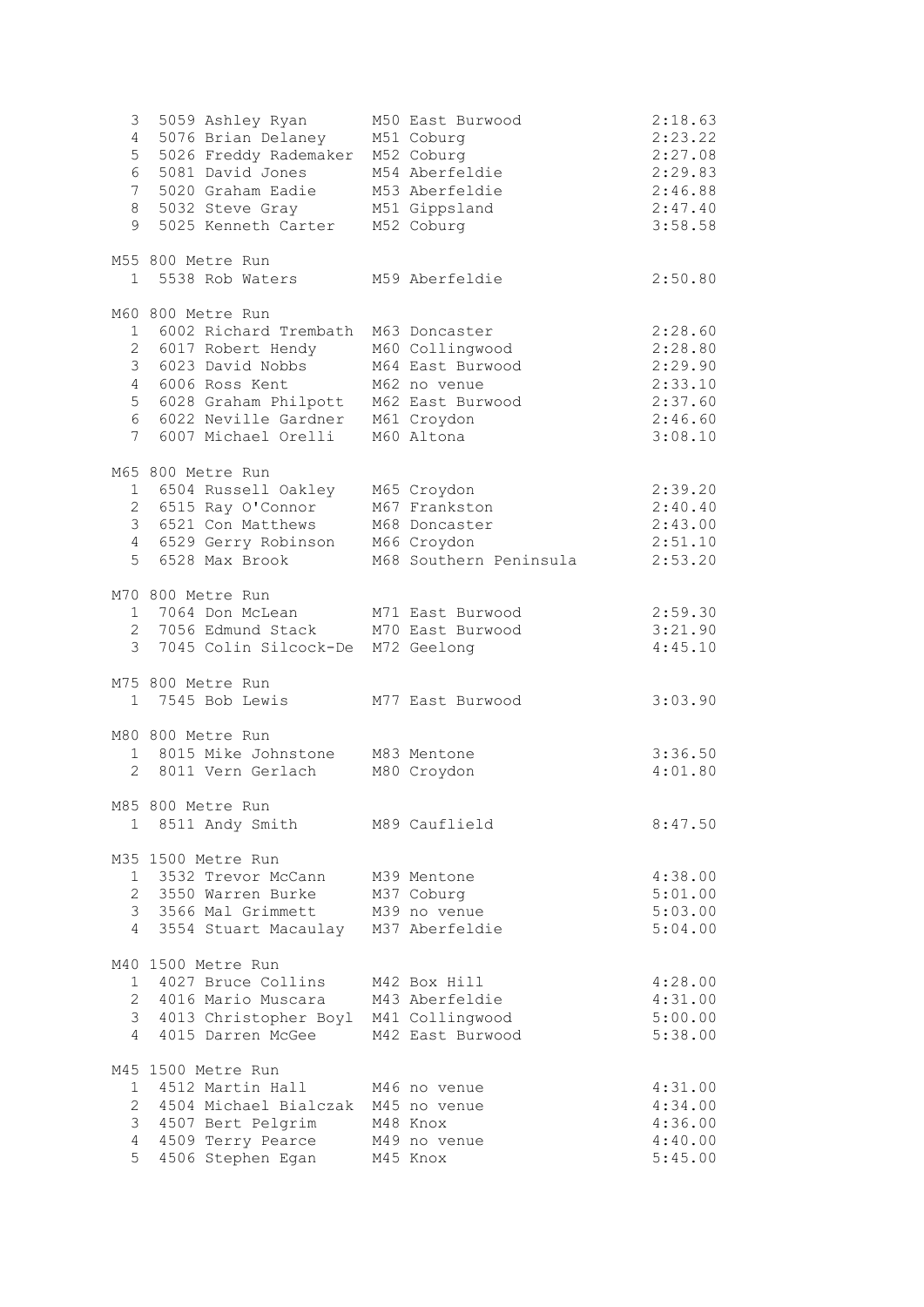|                 | M50 1500 Metre Run      |                           |          |
|-----------------|-------------------------|---------------------------|----------|
| 1               | 5021 Terry Hicks        | M50 no venue              | 4:25.00  |
| $\overline{2}$  | 5004 Colin Page         | M51 Croydon               | 4:35.00  |
| 3               | 5102 Frank Prowse       | M53 Doncaster             | 4:46.00  |
| $\overline{4}$  | 5059 Ashley Ryan        | M50 East Burwood          | 4:47.00  |
| 5               | 5076 Brian Delaney      | M51 Coburg                | 4:58.00  |
| 6               | 5081 David Jones        | M54 Aberfeldie            | 5:02.00  |
| $7\phantom{.}$  | 5026 Freddy Rademaker   | M52 Coburg                | 5:13.00  |
| 8               | 5032 Steve Gray         | M51 Gippsland             | 5:42.00  |
| 9               | 5025 Kenneth Carter     | M52 Coburg                | 8:02.00  |
|                 |                         |                           |          |
|                 | M55 1500 Metre Run      |                           |          |
| $\mathbf{1}$    | 5509 Paul Twining       | M55 Knox                  | 4:50.00  |
|                 | 2 5534 Peter Bence      | M55 Cauflield             | 5:04.00  |
| $\mathcal{S}$   | 5539 Robin Broberg      | M56 no venue              | 5:05.00  |
| $\overline{4}$  | 5530 Alan Bennie        | M58 Springvale Noble Park | 5:16.00  |
| 5               | 5512 Jim Hopkins        | M55 Collingwood           | 5:36.00  |
| $6\overline{6}$ | 5538 Rob Waters         | M59 Aberfeldie            | 6:02.00  |
| $7\overline{ }$ | 5521 Jim McLure         | M59 Cauflield             | 6:18.00  |
|                 |                         |                           |          |
|                 |                         |                           |          |
|                 | M60 1500 Metre Run      |                           |          |
|                 | 1 6018 George Rennie    | M63 Collingwood           | 5:17.00  |
|                 | 2 6012 Wayne Fitzsimmon | M60 Collingwood           | 5:24.00  |
| 3               | 6028 Graham Philpott    | M62 East Burwood          | 5:39.00  |
| $\overline{4}$  | 6022 Neville Gardner    | M61 Croydon               | 5:49.00  |
| 5               | 6007 Michael Orelli     | M60 Altona                | 6:10.00  |
| 6               | 6001 John Waite         | M64 Mentone               | 6:42.00  |
|                 |                         |                           |          |
|                 | M65 1500 Metre Run      |                           |          |
|                 | 1 6515 Ray O'Connor     | M67 Frankston             | 5:55.00  |
|                 | 2 6509 John Peacock     | M68 Collingwood           | 6:29.00  |
|                 | 3 6538 Hawley Thomas    | M66 East Burwood          | 6:33.00  |
|                 |                         |                           |          |
|                 | M70 1500 Metre Run      |                           |          |
|                 | 1 7060 Peter Le Get     | M71 Knox                  | 6:27.00  |
| $\overline{2}$  | 7066 Ron Young          | M73 Collingwood           | 6:30.00  |
| 3               | 7056 Edmund Stack       | M70 East Burwood          | 7:14.00  |
| $\overline{4}$  | 7045 Colin Silcock-De   | M72 Geelong               | 8:15.00  |
|                 |                         |                           |          |
|                 | M75 1500 Metre Run      |                           |          |
| 1               | 7545 Bob Lewis          | M77 East Burwood          | 6:21.00  |
| $\overline{2}$  | 7533 Ben Morrey         | M76 Cauflield             | 8:16.00  |
|                 |                         |                           |          |
|                 | M35 5000 Metre Run      |                           |          |
|                 | 1 3564 Dean Barnes      | M38 no venue              | 15:26.00 |
|                 | 2 3566 Mal Grimmett     | M39 no venue              | 17:59.00 |
| $\mathcal{E}$   | 3561 Kevin Pardy        | M39 Collingwood           | 20:49.00 |
|                 |                         |                           |          |
|                 | M40 5000 Metre Run      |                           |          |
|                 | 1 4024 Dhanbir Tamang   | M40 Collingwood           | 17:37.00 |
|                 | 2 4014 Murray Johnson   | M42 no venue              | 17:47.00 |
|                 |                         |                           |          |
|                 | M45 5000 Metre Run      |                           |          |
| $\mathbf{1}$    | 4507 Bert Pelgrim       | M48 Knox                  | 16:44.00 |
| $\overline{2}$  | 4504 Michael Bialczak   | M45 no venue              | 16:50.00 |
| 3               | 4528 Martin Leggett     | M48 Frankston             | 16:59.00 |
| 4               | 4509 Terry Pearce       | M49 no venue              | 17:04.00 |
| 5               | 4534 Philip VanDueren   | M45 Coburg                | 18:36.00 |
| 6               | 4524 Andrew Tunne       | M46 Croydon               | 20:08.00 |
| 7               | 4517 Chris Brown        | M49 Cauflield             | 20:58.00 |
|                 |                         |                           |          |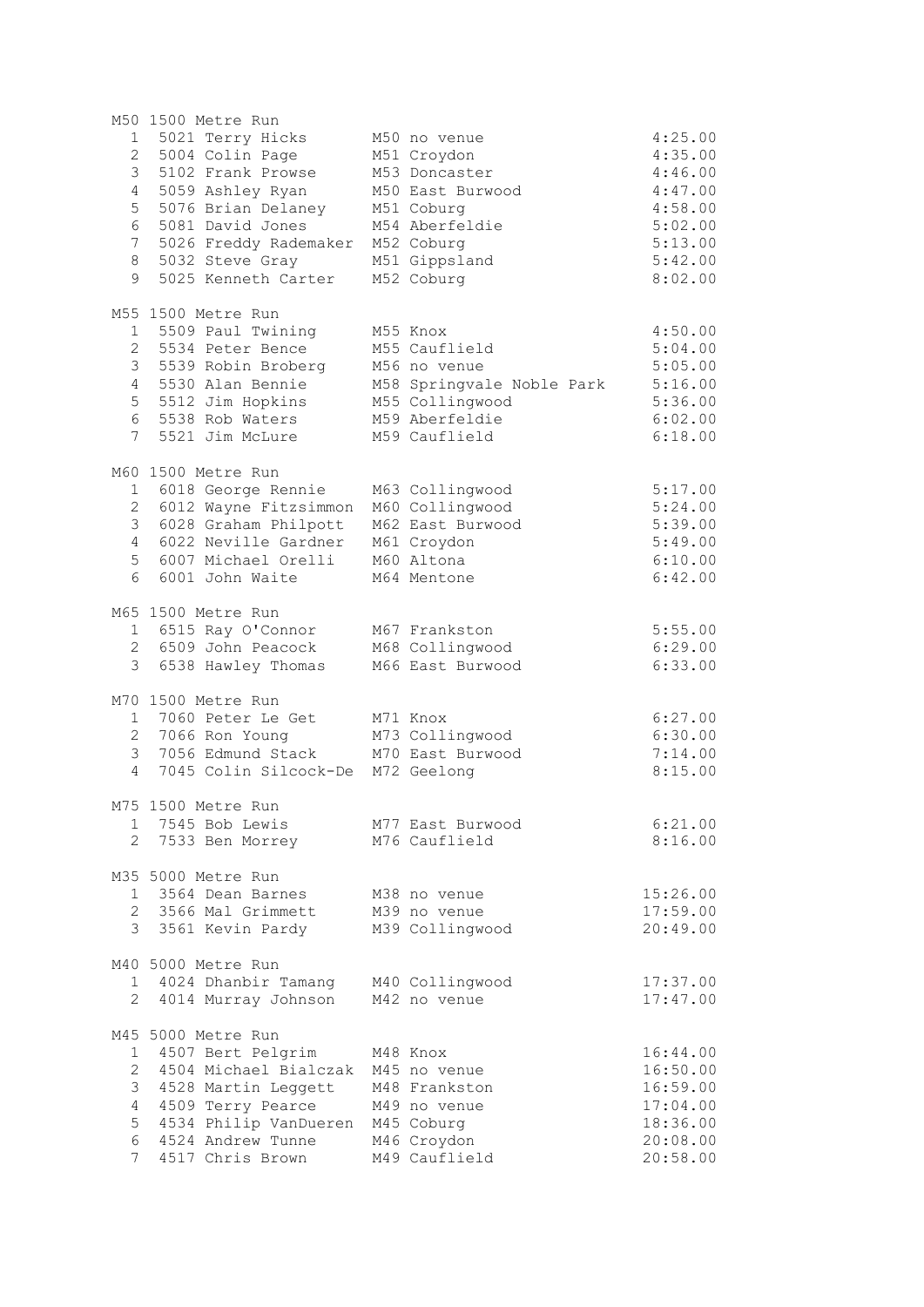| 1 5104 Charles Chambers<br>M51 no venue<br>2 5004 Colin Page<br>M51 Croydon<br>3<br>5093 Allan Smith<br>M50 Aberfeldie<br>5081 David Jones<br>M54 Aberfeldie<br>4<br>5<br>5027 Ron Scholes<br>M51 Collingwood<br>6<br>5076 Brian Delaney<br>M51 Coburg<br>7<br>M50 Collingwood<br>5062 Graeme Paul<br>8<br>5055 Ian U'Ren<br>M53 Knox<br>9<br>5084 John Zeleznikow<br>M54 Cauflield<br>M55 5000 Metre Run<br>1 5535 Kevin Solomon<br>M57 Aberfeldie<br>5509 Paul Twining<br>2<br>M55 Knox<br>3 5516 Gary Stewart<br>M59 Knox<br>5530 Alan Bennie<br>$4\overline{ }$<br>M58 Springvale Noble Park<br>5<br>5512 Jim Hopkins<br>M55 Collingwood<br>6<br>5514 Murray Hutchinso<br>M55 Knox<br>5549 David Sheehan<br>7 <sup>7</sup><br>M58 no venue<br>8<br>5538 Rob Waters<br>M59 Aberfeldie<br>M60 5000 Metre Run<br>1 6018 George Rennie<br>M63 Collingwood<br>2 6030 Westley Windsor<br>M60 Collingwood<br>3 6013 Ashley Birrell<br>M60 Cauflield<br>4 6028 Graham Philpott<br>M62 East Burwood<br>6001 John Waite<br>5<br>M64 Mentone<br>6<br>6007 Michael Orelli<br>M60 Altona<br>M65 5000 Metre Run<br>1 6513 Ted Paulin<br>M66 Collingwood<br>2 6534 Juan Perez<br>M65 Springvale Noble Park<br>3 6538 Hawley Thomas<br>M66 East Burwood<br>4 6509 John Peacock<br>M68 Collingwood<br>5<br>6524 Peter McGrath<br>M65 Cauflield<br>M70 5000 Metre Run<br>1 7060 Peter Le Get<br>M71 Knox<br>2 7063 Bill Page<br>M74 Aberfeldie<br>3 <sup>7</sup><br>7066 Ron Young<br>M73 Collingwood<br>4 7045 Colin Silcock-De M72 Geelong<br>M75 5000 Metre Run<br>7545 Bob Lewis<br>M77 East Burwood<br>$1 \quad$<br>2 7547 Viv O'Brien<br>M76 East Burwood<br>3 7533 Ben Morrey<br>M76 Cauflield<br>M45 3000 Metre Race Walk<br>1 4505 Mark Donahoo<br>M46 Aberfeldie | 17:52.00<br>18:01.00<br>18:31.00<br>18:53.00<br>19:18.00<br>19:42.00<br>19:44.00<br>21:37.00<br>29:08.00<br>17:50.00<br>17:58.00<br>18:37.00<br>18:52.00<br>20:22.00<br>21:02.00<br>21:13.00<br>22:04.00<br>19:19.00<br>19:52.00<br>20:40.00<br>20:48.00<br>22:08.00<br>22:19.00<br>19:23.00 |
|--------------------------------------------------------------------------------------------------------------------------------------------------------------------------------------------------------------------------------------------------------------------------------------------------------------------------------------------------------------------------------------------------------------------------------------------------------------------------------------------------------------------------------------------------------------------------------------------------------------------------------------------------------------------------------------------------------------------------------------------------------------------------------------------------------------------------------------------------------------------------------------------------------------------------------------------------------------------------------------------------------------------------------------------------------------------------------------------------------------------------------------------------------------------------------------------------------------------------------------------------------------------------------------------------------------------------------------------------------------------------------------------------------------------------------------------------------------------------------------------------------------------------------------------------------------------------------------------------------------------------------------------------------------------------------------------------------------------------------------------------------------|----------------------------------------------------------------------------------------------------------------------------------------------------------------------------------------------------------------------------------------------------------------------------------------------|
|                                                                                                                                                                                                                                                                                                                                                                                                                                                                                                                                                                                                                                                                                                                                                                                                                                                                                                                                                                                                                                                                                                                                                                                                                                                                                                                                                                                                                                                                                                                                                                                                                                                                                                                                                              |                                                                                                                                                                                                                                                                                              |
|                                                                                                                                                                                                                                                                                                                                                                                                                                                                                                                                                                                                                                                                                                                                                                                                                                                                                                                                                                                                                                                                                                                                                                                                                                                                                                                                                                                                                                                                                                                                                                                                                                                                                                                                                              |                                                                                                                                                                                                                                                                                              |
|                                                                                                                                                                                                                                                                                                                                                                                                                                                                                                                                                                                                                                                                                                                                                                                                                                                                                                                                                                                                                                                                                                                                                                                                                                                                                                                                                                                                                                                                                                                                                                                                                                                                                                                                                              |                                                                                                                                                                                                                                                                                              |
|                                                                                                                                                                                                                                                                                                                                                                                                                                                                                                                                                                                                                                                                                                                                                                                                                                                                                                                                                                                                                                                                                                                                                                                                                                                                                                                                                                                                                                                                                                                                                                                                                                                                                                                                                              |                                                                                                                                                                                                                                                                                              |
|                                                                                                                                                                                                                                                                                                                                                                                                                                                                                                                                                                                                                                                                                                                                                                                                                                                                                                                                                                                                                                                                                                                                                                                                                                                                                                                                                                                                                                                                                                                                                                                                                                                                                                                                                              |                                                                                                                                                                                                                                                                                              |
|                                                                                                                                                                                                                                                                                                                                                                                                                                                                                                                                                                                                                                                                                                                                                                                                                                                                                                                                                                                                                                                                                                                                                                                                                                                                                                                                                                                                                                                                                                                                                                                                                                                                                                                                                              |                                                                                                                                                                                                                                                                                              |
|                                                                                                                                                                                                                                                                                                                                                                                                                                                                                                                                                                                                                                                                                                                                                                                                                                                                                                                                                                                                                                                                                                                                                                                                                                                                                                                                                                                                                                                                                                                                                                                                                                                                                                                                                              |                                                                                                                                                                                                                                                                                              |
|                                                                                                                                                                                                                                                                                                                                                                                                                                                                                                                                                                                                                                                                                                                                                                                                                                                                                                                                                                                                                                                                                                                                                                                                                                                                                                                                                                                                                                                                                                                                                                                                                                                                                                                                                              |                                                                                                                                                                                                                                                                                              |
|                                                                                                                                                                                                                                                                                                                                                                                                                                                                                                                                                                                                                                                                                                                                                                                                                                                                                                                                                                                                                                                                                                                                                                                                                                                                                                                                                                                                                                                                                                                                                                                                                                                                                                                                                              |                                                                                                                                                                                                                                                                                              |
|                                                                                                                                                                                                                                                                                                                                                                                                                                                                                                                                                                                                                                                                                                                                                                                                                                                                                                                                                                                                                                                                                                                                                                                                                                                                                                                                                                                                                                                                                                                                                                                                                                                                                                                                                              |                                                                                                                                                                                                                                                                                              |
|                                                                                                                                                                                                                                                                                                                                                                                                                                                                                                                                                                                                                                                                                                                                                                                                                                                                                                                                                                                                                                                                                                                                                                                                                                                                                                                                                                                                                                                                                                                                                                                                                                                                                                                                                              |                                                                                                                                                                                                                                                                                              |
|                                                                                                                                                                                                                                                                                                                                                                                                                                                                                                                                                                                                                                                                                                                                                                                                                                                                                                                                                                                                                                                                                                                                                                                                                                                                                                                                                                                                                                                                                                                                                                                                                                                                                                                                                              |                                                                                                                                                                                                                                                                                              |
|                                                                                                                                                                                                                                                                                                                                                                                                                                                                                                                                                                                                                                                                                                                                                                                                                                                                                                                                                                                                                                                                                                                                                                                                                                                                                                                                                                                                                                                                                                                                                                                                                                                                                                                                                              |                                                                                                                                                                                                                                                                                              |
|                                                                                                                                                                                                                                                                                                                                                                                                                                                                                                                                                                                                                                                                                                                                                                                                                                                                                                                                                                                                                                                                                                                                                                                                                                                                                                                                                                                                                                                                                                                                                                                                                                                                                                                                                              |                                                                                                                                                                                                                                                                                              |
|                                                                                                                                                                                                                                                                                                                                                                                                                                                                                                                                                                                                                                                                                                                                                                                                                                                                                                                                                                                                                                                                                                                                                                                                                                                                                                                                                                                                                                                                                                                                                                                                                                                                                                                                                              |                                                                                                                                                                                                                                                                                              |
|                                                                                                                                                                                                                                                                                                                                                                                                                                                                                                                                                                                                                                                                                                                                                                                                                                                                                                                                                                                                                                                                                                                                                                                                                                                                                                                                                                                                                                                                                                                                                                                                                                                                                                                                                              |                                                                                                                                                                                                                                                                                              |
|                                                                                                                                                                                                                                                                                                                                                                                                                                                                                                                                                                                                                                                                                                                                                                                                                                                                                                                                                                                                                                                                                                                                                                                                                                                                                                                                                                                                                                                                                                                                                                                                                                                                                                                                                              |                                                                                                                                                                                                                                                                                              |
|                                                                                                                                                                                                                                                                                                                                                                                                                                                                                                                                                                                                                                                                                                                                                                                                                                                                                                                                                                                                                                                                                                                                                                                                                                                                                                                                                                                                                                                                                                                                                                                                                                                                                                                                                              |                                                                                                                                                                                                                                                                                              |
|                                                                                                                                                                                                                                                                                                                                                                                                                                                                                                                                                                                                                                                                                                                                                                                                                                                                                                                                                                                                                                                                                                                                                                                                                                                                                                                                                                                                                                                                                                                                                                                                                                                                                                                                                              |                                                                                                                                                                                                                                                                                              |
|                                                                                                                                                                                                                                                                                                                                                                                                                                                                                                                                                                                                                                                                                                                                                                                                                                                                                                                                                                                                                                                                                                                                                                                                                                                                                                                                                                                                                                                                                                                                                                                                                                                                                                                                                              |                                                                                                                                                                                                                                                                                              |
|                                                                                                                                                                                                                                                                                                                                                                                                                                                                                                                                                                                                                                                                                                                                                                                                                                                                                                                                                                                                                                                                                                                                                                                                                                                                                                                                                                                                                                                                                                                                                                                                                                                                                                                                                              |                                                                                                                                                                                                                                                                                              |
|                                                                                                                                                                                                                                                                                                                                                                                                                                                                                                                                                                                                                                                                                                                                                                                                                                                                                                                                                                                                                                                                                                                                                                                                                                                                                                                                                                                                                                                                                                                                                                                                                                                                                                                                                              |                                                                                                                                                                                                                                                                                              |
|                                                                                                                                                                                                                                                                                                                                                                                                                                                                                                                                                                                                                                                                                                                                                                                                                                                                                                                                                                                                                                                                                                                                                                                                                                                                                                                                                                                                                                                                                                                                                                                                                                                                                                                                                              |                                                                                                                                                                                                                                                                                              |
|                                                                                                                                                                                                                                                                                                                                                                                                                                                                                                                                                                                                                                                                                                                                                                                                                                                                                                                                                                                                                                                                                                                                                                                                                                                                                                                                                                                                                                                                                                                                                                                                                                                                                                                                                              |                                                                                                                                                                                                                                                                                              |
|                                                                                                                                                                                                                                                                                                                                                                                                                                                                                                                                                                                                                                                                                                                                                                                                                                                                                                                                                                                                                                                                                                                                                                                                                                                                                                                                                                                                                                                                                                                                                                                                                                                                                                                                                              |                                                                                                                                                                                                                                                                                              |
|                                                                                                                                                                                                                                                                                                                                                                                                                                                                                                                                                                                                                                                                                                                                                                                                                                                                                                                                                                                                                                                                                                                                                                                                                                                                                                                                                                                                                                                                                                                                                                                                                                                                                                                                                              |                                                                                                                                                                                                                                                                                              |
|                                                                                                                                                                                                                                                                                                                                                                                                                                                                                                                                                                                                                                                                                                                                                                                                                                                                                                                                                                                                                                                                                                                                                                                                                                                                                                                                                                                                                                                                                                                                                                                                                                                                                                                                                              |                                                                                                                                                                                                                                                                                              |
|                                                                                                                                                                                                                                                                                                                                                                                                                                                                                                                                                                                                                                                                                                                                                                                                                                                                                                                                                                                                                                                                                                                                                                                                                                                                                                                                                                                                                                                                                                                                                                                                                                                                                                                                                              |                                                                                                                                                                                                                                                                                              |
|                                                                                                                                                                                                                                                                                                                                                                                                                                                                                                                                                                                                                                                                                                                                                                                                                                                                                                                                                                                                                                                                                                                                                                                                                                                                                                                                                                                                                                                                                                                                                                                                                                                                                                                                                              | 21:10.00                                                                                                                                                                                                                                                                                     |
|                                                                                                                                                                                                                                                                                                                                                                                                                                                                                                                                                                                                                                                                                                                                                                                                                                                                                                                                                                                                                                                                                                                                                                                                                                                                                                                                                                                                                                                                                                                                                                                                                                                                                                                                                              | 23:26.00                                                                                                                                                                                                                                                                                     |
|                                                                                                                                                                                                                                                                                                                                                                                                                                                                                                                                                                                                                                                                                                                                                                                                                                                                                                                                                                                                                                                                                                                                                                                                                                                                                                                                                                                                                                                                                                                                                                                                                                                                                                                                                              | 23:43.00                                                                                                                                                                                                                                                                                     |
|                                                                                                                                                                                                                                                                                                                                                                                                                                                                                                                                                                                                                                                                                                                                                                                                                                                                                                                                                                                                                                                                                                                                                                                                                                                                                                                                                                                                                                                                                                                                                                                                                                                                                                                                                              | 27:19.00                                                                                                                                                                                                                                                                                     |
|                                                                                                                                                                                                                                                                                                                                                                                                                                                                                                                                                                                                                                                                                                                                                                                                                                                                                                                                                                                                                                                                                                                                                                                                                                                                                                                                                                                                                                                                                                                                                                                                                                                                                                                                                              |                                                                                                                                                                                                                                                                                              |
|                                                                                                                                                                                                                                                                                                                                                                                                                                                                                                                                                                                                                                                                                                                                                                                                                                                                                                                                                                                                                                                                                                                                                                                                                                                                                                                                                                                                                                                                                                                                                                                                                                                                                                                                                              |                                                                                                                                                                                                                                                                                              |
|                                                                                                                                                                                                                                                                                                                                                                                                                                                                                                                                                                                                                                                                                                                                                                                                                                                                                                                                                                                                                                                                                                                                                                                                                                                                                                                                                                                                                                                                                                                                                                                                                                                                                                                                                              | 23:38.00                                                                                                                                                                                                                                                                                     |
|                                                                                                                                                                                                                                                                                                                                                                                                                                                                                                                                                                                                                                                                                                                                                                                                                                                                                                                                                                                                                                                                                                                                                                                                                                                                                                                                                                                                                                                                                                                                                                                                                                                                                                                                                              | 24:13.00                                                                                                                                                                                                                                                                                     |
|                                                                                                                                                                                                                                                                                                                                                                                                                                                                                                                                                                                                                                                                                                                                                                                                                                                                                                                                                                                                                                                                                                                                                                                                                                                                                                                                                                                                                                                                                                                                                                                                                                                                                                                                                              | 24:45.00                                                                                                                                                                                                                                                                                     |
|                                                                                                                                                                                                                                                                                                                                                                                                                                                                                                                                                                                                                                                                                                                                                                                                                                                                                                                                                                                                                                                                                                                                                                                                                                                                                                                                                                                                                                                                                                                                                                                                                                                                                                                                                              | 36:17.00                                                                                                                                                                                                                                                                                     |
|                                                                                                                                                                                                                                                                                                                                                                                                                                                                                                                                                                                                                                                                                                                                                                                                                                                                                                                                                                                                                                                                                                                                                                                                                                                                                                                                                                                                                                                                                                                                                                                                                                                                                                                                                              |                                                                                                                                                                                                                                                                                              |
|                                                                                                                                                                                                                                                                                                                                                                                                                                                                                                                                                                                                                                                                                                                                                                                                                                                                                                                                                                                                                                                                                                                                                                                                                                                                                                                                                                                                                                                                                                                                                                                                                                                                                                                                                              | 23:04.00                                                                                                                                                                                                                                                                                     |
|                                                                                                                                                                                                                                                                                                                                                                                                                                                                                                                                                                                                                                                                                                                                                                                                                                                                                                                                                                                                                                                                                                                                                                                                                                                                                                                                                                                                                                                                                                                                                                                                                                                                                                                                                              | 24:41.00                                                                                                                                                                                                                                                                                     |
|                                                                                                                                                                                                                                                                                                                                                                                                                                                                                                                                                                                                                                                                                                                                                                                                                                                                                                                                                                                                                                                                                                                                                                                                                                                                                                                                                                                                                                                                                                                                                                                                                                                                                                                                                              | 30:09.00                                                                                                                                                                                                                                                                                     |
|                                                                                                                                                                                                                                                                                                                                                                                                                                                                                                                                                                                                                                                                                                                                                                                                                                                                                                                                                                                                                                                                                                                                                                                                                                                                                                                                                                                                                                                                                                                                                                                                                                                                                                                                                              |                                                                                                                                                                                                                                                                                              |
|                                                                                                                                                                                                                                                                                                                                                                                                                                                                                                                                                                                                                                                                                                                                                                                                                                                                                                                                                                                                                                                                                                                                                                                                                                                                                                                                                                                                                                                                                                                                                                                                                                                                                                                                                              | 14:14.00                                                                                                                                                                                                                                                                                     |
| 2 4532 David Wilkins<br>M47 Mentone                                                                                                                                                                                                                                                                                                                                                                                                                                                                                                                                                                                                                                                                                                                                                                                                                                                                                                                                                                                                                                                                                                                                                                                                                                                                                                                                                                                                                                                                                                                                                                                                                                                                                                                          | 18:44.00                                                                                                                                                                                                                                                                                     |
|                                                                                                                                                                                                                                                                                                                                                                                                                                                                                                                                                                                                                                                                                                                                                                                                                                                                                                                                                                                                                                                                                                                                                                                                                                                                                                                                                                                                                                                                                                                                                                                                                                                                                                                                                              |                                                                                                                                                                                                                                                                                              |
| M50 3000 Metre Race Walk                                                                                                                                                                                                                                                                                                                                                                                                                                                                                                                                                                                                                                                                                                                                                                                                                                                                                                                                                                                                                                                                                                                                                                                                                                                                                                                                                                                                                                                                                                                                                                                                                                                                                                                                     |                                                                                                                                                                                                                                                                                              |
| 5024 Ross Reid<br>1<br>M50 no venue                                                                                                                                                                                                                                                                                                                                                                                                                                                                                                                                                                                                                                                                                                                                                                                                                                                                                                                                                                                                                                                                                                                                                                                                                                                                                                                                                                                                                                                                                                                                                                                                                                                                                                                          | 13:54.00                                                                                                                                                                                                                                                                                     |
| 2 5102 Frank Prowse<br>M53 Doncaster                                                                                                                                                                                                                                                                                                                                                                                                                                                                                                                                                                                                                                                                                                                                                                                                                                                                                                                                                                                                                                                                                                                                                                                                                                                                                                                                                                                                                                                                                                                                                                                                                                                                                                                         | 17:37.00                                                                                                                                                                                                                                                                                     |
| 3 5028 Ian Cassell<br>M51 Mentone                                                                                                                                                                                                                                                                                                                                                                                                                                                                                                                                                                                                                                                                                                                                                                                                                                                                                                                                                                                                                                                                                                                                                                                                                                                                                                                                                                                                                                                                                                                                                                                                                                                                                                                            |                                                                                                                                                                                                                                                                                              |
| $---$<br>5032 Steve Gray<br>M51 Gippsland                                                                                                                                                                                                                                                                                                                                                                                                                                                                                                                                                                                                                                                                                                                                                                                                                                                                                                                                                                                                                                                                                                                                                                                                                                                                                                                                                                                                                                                                                                                                                                                                                                                                                                                    | 18:22.00                                                                                                                                                                                                                                                                                     |
| M55 3000 Metre Race Walk                                                                                                                                                                                                                                                                                                                                                                                                                                                                                                                                                                                                                                                                                                                                                                                                                                                                                                                                                                                                                                                                                                                                                                                                                                                                                                                                                                                                                                                                                                                                                                                                                                                                                                                                     | DQ                                                                                                                                                                                                                                                                                           |
| 1 5529 Alan Lucas<br>M57 Croydon                                                                                                                                                                                                                                                                                                                                                                                                                                                                                                                                                                                                                                                                                                                                                                                                                                                                                                                                                                                                                                                                                                                                                                                                                                                                                                                                                                                                                                                                                                                                                                                                                                                                                                                             |                                                                                                                                                                                                                                                                                              |
| 2 5560 Russ Dickenson<br>M59 Croydon                                                                                                                                                                                                                                                                                                                                                                                                                                                                                                                                                                                                                                                                                                                                                                                                                                                                                                                                                                                                                                                                                                                                                                                                                                                                                                                                                                                                                                                                                                                                                                                                                                                                                                                         |                                                                                                                                                                                                                                                                                              |
|                                                                                                                                                                                                                                                                                                                                                                                                                                                                                                                                                                                                                                                                                                                                                                                                                                                                                                                                                                                                                                                                                                                                                                                                                                                                                                                                                                                                                                                                                                                                                                                                                                                                                                                                                              | 16:10.00<br>16:14.00                                                                                                                                                                                                                                                                         |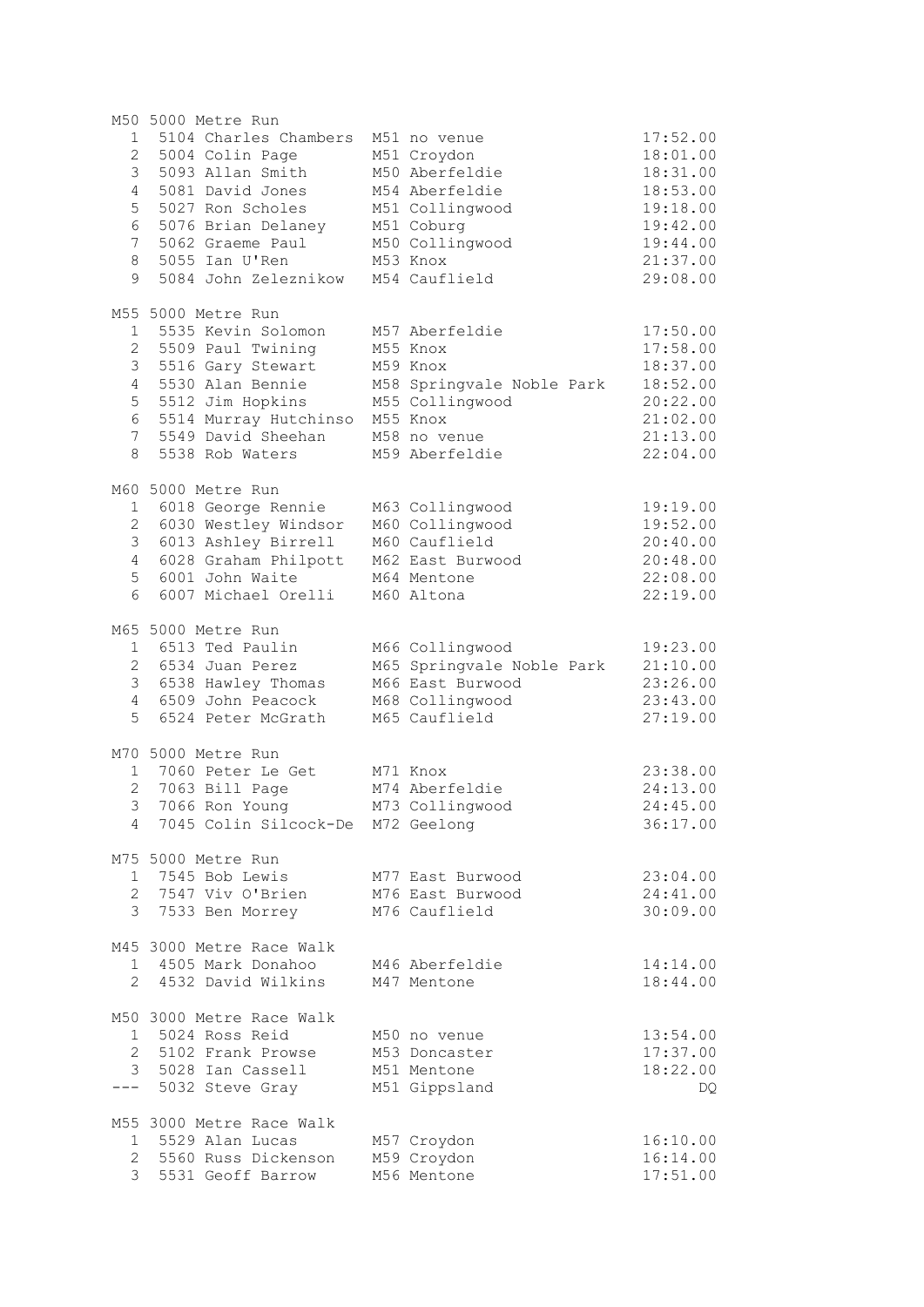|                     | M60 3000 Metre Race Walk<br>2 6032 John Hallo<br>3 6026 Ron Bilston<br>4 6016 Barrie Wicks                       | 1 6021 Tony Johnson M64 Springvale Noble Park<br>M62 Frankston<br>M61 Cauflield<br>M64 Croydon | 16:46.00<br>18:36.00<br>18:46.00<br>19:39.00 |            |
|---------------------|------------------------------------------------------------------------------------------------------------------|------------------------------------------------------------------------------------------------|----------------------------------------------|------------|
|                     | M65 3000 Metre Race Walk<br>1 6502 John Morrison<br>2 6514 Terry Dunn<br>3 6511 Ian Beaumont                     | M65 Mentone<br>M67 Croydon<br>M68 Mentone                                                      | 17:05.00<br>20:37.00<br>23:08.00             |            |
|                     | M70 3000 Metre Race Walk<br>1 7045 Colin Silcock-De M72 Geelong<br>--- 7049 Gordon Onley                         | M70 Collingwood                                                                                | 21:34.00<br>DQ.                              |            |
|                     | M75 3000 Metre Race Walk<br>1 7536 Kees Zwynenburg<br>2 7541 Victor Harley M79 Cauflield                         | M76 Frankston                                                                                  | 22:38.00<br>25:01.00                         |            |
|                     | M80 3000 Metre Race Walk<br>--- 8014 Jack Kilfoyle M80 Frankston                                                 |                                                                                                | DQ.                                          |            |
|                     | M45 5000 Metre Race Walk<br>1 4505 Mark Donahoo                                                                  | M46 Aberfeldie                                                                                 | 24:34.00                                     |            |
|                     | M50 5000 Metre Race Walk<br>1 5024 Ross Reid<br>2 5086 Colin Heywood<br>3 5028 Ian Cassell                       | M50 no venue<br>M50 Collingwood<br>M51 Mentone                                                 | 24:13.00<br>25:23.00<br>30:24.00             |            |
| 4                   | M55 5000 Metre Race Walk<br>1 5529 Alan Lucas<br>2 5560 Russ Dickenson<br>3 5531 Geoff Barrow<br>5536 Robin Wood | M57 Croydon<br>M59 Croydon<br>M56 Mentone<br>M55 no venue                                      | 27:27.00<br>27:33.00<br>30:51.00<br>34:31.00 |            |
| 2                   | M60 5000 Metre Race Walk<br>1 6021 Tony Johnson<br>6026 Ron Bilston                                              | M64 Springvale Noble Park<br>M61 Cauflield                                                     | 29:10.00<br>31:18.00                         |            |
| 1<br>2<br>$---$     | M65 5000 Metre Race Walk<br>6507 Murray Dickinson<br>6502 John Morrison<br>6511 Ian Beaumont                     | M66 Collingwood<br>M65 Mentone<br>M68 Mentone                                                  | 28:23.00<br>29:14.00<br>DO                   |            |
|                     | M70 5000 Metre Race Walk<br>7045 Colin Silcock-De<br>7051 Barry Zeitzen                                          | M72 Geelong<br>M71 Frankston                                                                   | DQ.<br>DQ.                                   |            |
|                     | M75 5000 Metre Race Walk<br>--- 7536 Kees Zwynenburg<br>7541 Victor Harley                                       | M76 Frankston<br>M79 Cauflield                                                                 | DQ.<br>DQ.                                   |            |
| 1<br>2              | M75 60 Metre Hurdles<br>7538 Gordon Gourlay<br>7532 George Goode                                                 | M75 Mentone<br>M77 Coburg                                                                      | 14.43<br>15.30                               | NWI<br>NWI |
| 1<br>$\overline{2}$ | M65 80 Metre Hurdles<br>6506 Don Chambers<br>6517 Ken Priestley                                                  | M67 Aberfeldie<br>M66 Mentone                                                                  | 14.64<br>18.83                               | NWI<br>NWI |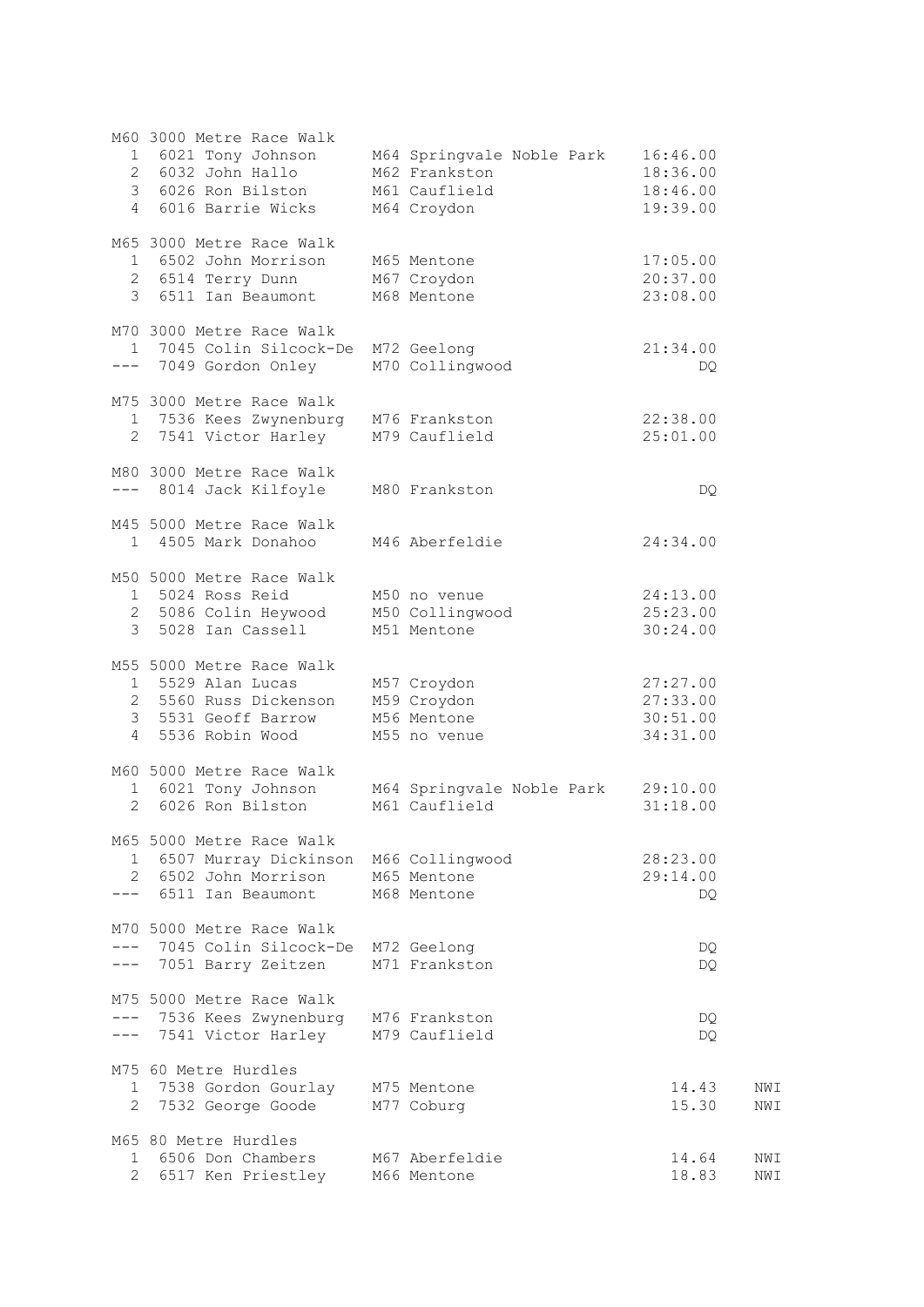|                     | M70 80 Metre Hurdles<br>1 7062 Doug Ramm                                                                                                                 | M70 Aberfeldie                                                  | 21.08                                               | NWI                      |
|---------------------|----------------------------------------------------------------------------------------------------------------------------------------------------------|-----------------------------------------------------------------|-----------------------------------------------------|--------------------------|
|                     | M60 90 Metre Hurdles<br>1 6004 Jim Poulter                                                                                                               | M63 Doncaster                                                   | 18.98                                               | NWI                      |
|                     | M45 100 Metre Hurdles<br>1 4511 Mark Cauchi<br>2 4530 Greg Varigos<br>3 4506 Stephen Egan                                                                | M47 no venue<br>M47 no venue<br>M45 Knox                        | 18.23<br>18.80<br>22.17                             | NWI<br>NWI<br>NWI        |
|                     | M50 100 Metre Hurdles<br>1 5006 Bill Ronald<br>2 5015 Michael Cusack M53 Box Hill<br>3 5061 John Neale<br>4 5026 Freddy Rademaker M52 Coburg             | M52 no venue<br>M53 Aberfeldie                                  | 17.89<br>20.39<br>20.44<br>20.51                    | NWI<br>NWI<br>NWI<br>NWI |
|                     | M75 200 Metre Hurdles<br>1 7538 Gordon Gourlay M75 Mentone<br>2 7542 Alexander Harris M75 Geelong<br>3 7532 George Goode                                 | M77 Coburg                                                      | 41.49<br>45.16<br>48.64                             | NWI<br>NWI<br>NWI        |
|                     | M60 300 Metre Hurdles<br>1 6002 Richard Trembath M63 Doncaster                                                                                           |                                                                 | 47.60                                               |                          |
|                     | M65 300 Metre Hurdles<br>1 6506 Don Chambers                                                                                                             | M67 Aberfeldie                                                  | 57.24                                               |                          |
|                     | M70 300 Metre Hurdles<br>1 7062 Doug Ramm                                                                                                                | M70 Aberfeldie                                                  | 1:10.06                                             |                          |
| $\overline{2}$      | M45 400 Metre Hurdles<br>1 4506 Stephen Egan<br>4511 Mark Cauchi                                                                                         | M45 Knox<br>M47 no venue                                        | 1:16.25<br>1:17.92                                  |                          |
| 3 <sup>7</sup><br>4 | M50 400 Metre Hurdles<br>1 5026 Freddy Rademaker M52 Coburg<br>2 5015 Michael Cusack<br>5040 Bryan Bottomley<br>5039 John Browne<br>5 5029 Greg Champion | M53 Box Hill<br>M53 Doncaster<br>M53 Doncaster<br>M50 Doncaster | 1:12.80<br>1:13.30<br>1:16.20<br>1:18.50<br>1:19.80 |                          |
|                     | M60 2000 Metre Steeplechase<br>1 6028 Graham Philpott                                                                                                    | M62 East Burwood                                                | 8:28.50                                             |                          |
|                     | M70 2000 Metre Steeplechase<br>1 7052 Peter Couttie M74 no venue<br>2 7045 Colin Silcock-De M72 Geelong                                                  |                                                                 | 11:32.60<br>13:13.50                                |                          |
|                     | M35 3000 Metre Steeplechase<br>1 3566 Mal Grimmett<br>2 3550 Warren Burke                                                                                | M39 no venue<br>M37 Coburg                                      | 12:25.20<br>12:57.80                                |                          |
|                     | M45 3000 Metre Steeplechase<br>1 4504 Michael Bialczak M45 no venue<br>2 4506 Stephen Egan                                                               | M45 Knox                                                        | 12:18.10<br>14:30.70                                |                          |
| 1<br>$\mathcal{L}$  | M50 3000 Metre Steeplechase<br>5023 Geoff Holden<br>5102 Frank Prowse                                                                                    | M51 Mentone<br>M53 Doncaster                                    | 11:39.40<br>12:33.80                                |                          |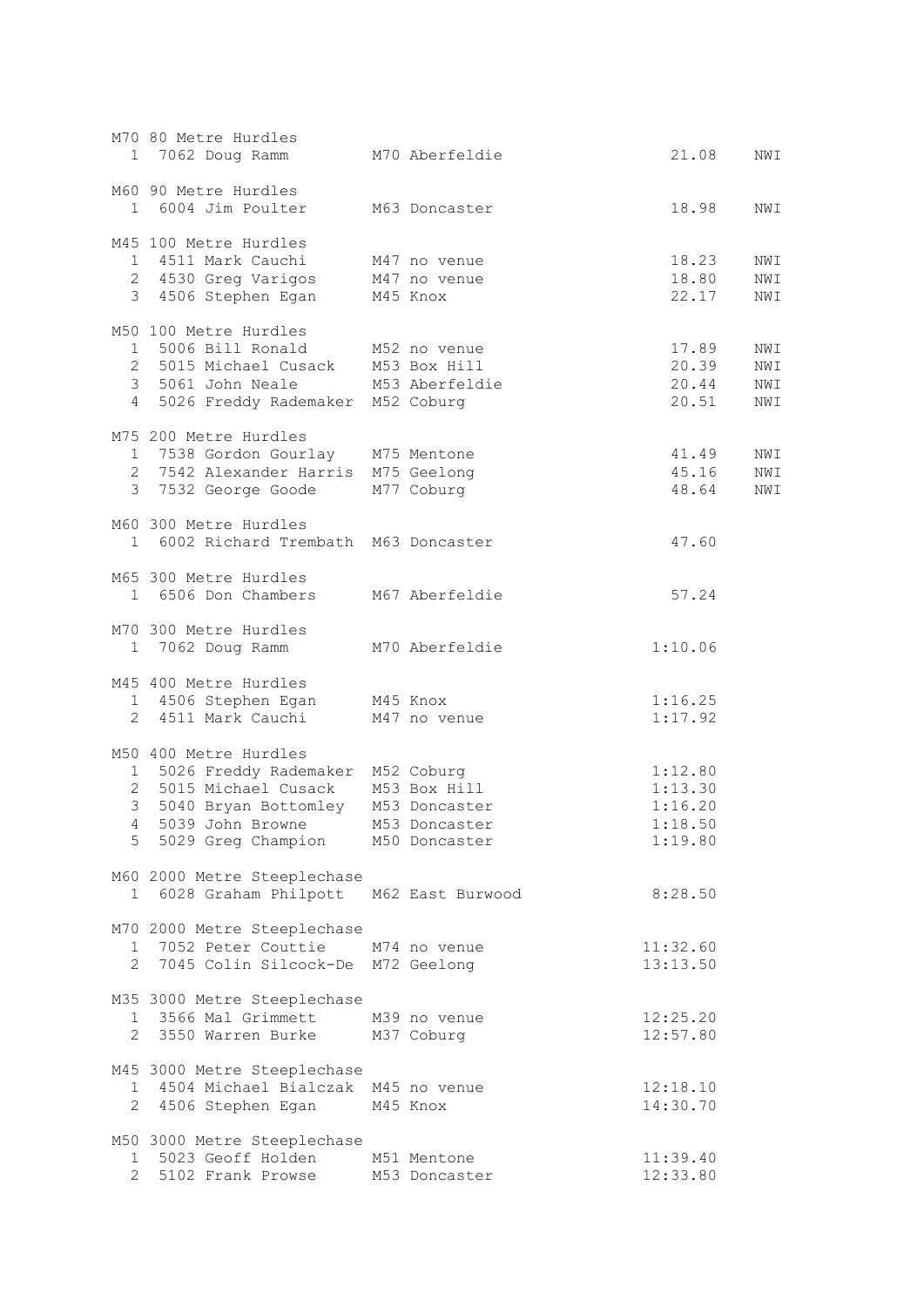|              | M30 High Jump<br>1 3015 Daniel Mayes M31 East Burwood                                                                          |                                                                                  | 1.45m                                     |
|--------------|--------------------------------------------------------------------------------------------------------------------------------|----------------------------------------------------------------------------------|-------------------------------------------|
|              | M40 High Jump<br>1 4006 Steven Behin M43 no venue<br>2 4025 Terry Baldwin                                                      | M42 no venue                                                                     | 1.52m<br>1.50m                            |
|              | M45 High Jump<br>1 4530 Greg Varigos<br>2 4511 Mark Cauchi                                                                     | M47 no venue<br>M47 no venue                                                     | 1.45m<br>1.45m                            |
|              | M50 High Jump<br>1 5006 Bill Ronald<br>2 5029 Greg Champion<br>3 5032 Steve Gray<br>4 5038 Robert Scholes<br>5 5061 John Neale | M52 no venue<br>M50 Doncaster<br>M51 Gippsland<br>M52 no venue<br>M53 Aberfeldie | 1.50m<br>1.45m<br>1.40m<br>1.40m<br>1.30m |
|              | M60 High Jump<br>1 6028 Graham Philpott M62 East Burwood<br>2 6004 Jim Poulter M63 Doncaster<br>3 6040 Myer Vorchneimer        | M60 no venue                                                                     | 1.30m<br>1.25m<br>1.20m                   |
|              | M65 High Jump<br>1 6506 Don Chambers<br>2 6533 Tony Bradford<br>3 6516 Allan Wood                                              | M67 Aberfeldie<br>M65 Aberfeldie<br>M67 Croydon                                  | 1.20m<br>1.15m<br>1.00m                   |
|              | M70 High Jump<br>1 7062 Doug Ramm                                                                                              | M70 Aberfeldie                                                                   | 1.15m                                     |
|              | M75 High Jump<br>1 7538 Gordon Gourlay M75 Mentone<br>2 7540 Sydney Elks<br>2 7532 George Goode                                | M79 Frankston<br>M77 Coburg                                                      | 1.20m<br>1.00m<br>1.00m                   |
|              | M80 High Jump<br>1 8021 Gerry Heilmann<br>2 8012 Stan Stankovic                                                                | M81 Knox<br>M82 no venue                                                         | 1.00m<br>0.95m                            |
| 1.           | M40 Pole Vault<br>4013 Christopher Boyl M41 Collingwood                                                                        |                                                                                  | 3.08m                                     |
|              | M45 Pole Vault<br>1 4532 David Wilkins M47 Mentone                                                                             |                                                                                  | 1.95m                                     |
|              | M50 Pole Vault<br>1 5020 Graham Eadie<br>2 5038 Robert Scholes<br>3 5061 John Neale                                            | M53 Aberfeldie<br>M52 no venue<br>M53 Aberfeldie                                 | 2.70m<br>1.95m<br>1.60m                   |
| 2            | M55 Pole Vault<br>1 5505 Andrew Farr<br>5508 Tino Fulgenzi                                                                     | M55 no venue<br>M56 Collingwood                                                  | 2.85m<br>2.70m                            |
|              | M60 Pole Vault<br>1 6004 Jim Poulter                                                                                           | M63 Doncaster                                                                    | 2.60m                                     |
| $\mathbf{1}$ | M65 Pole Vault<br>6514 Terry Dunn                                                                                              | M67 Croydon                                                                      | 1.70m                                     |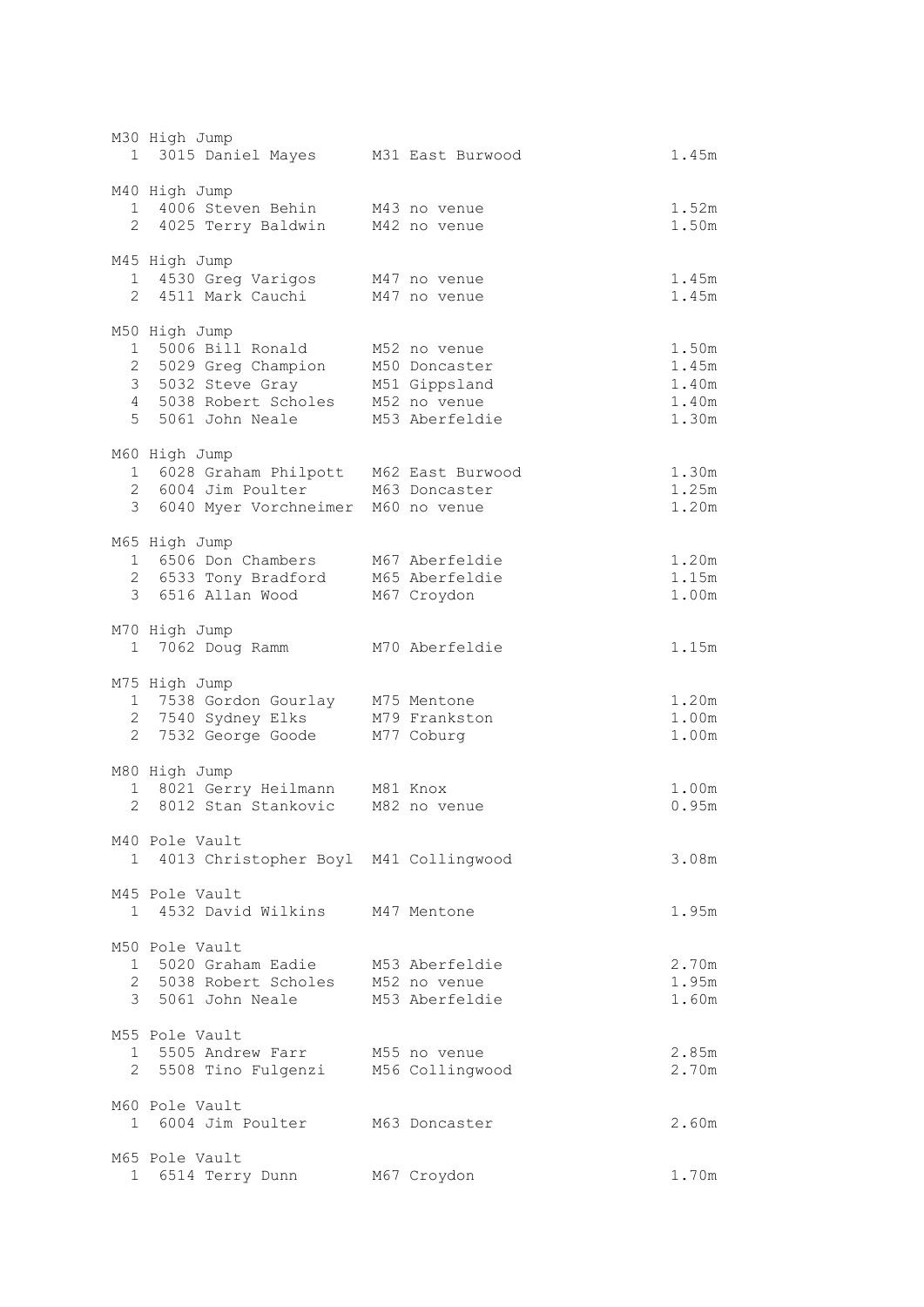|                      | M70 Pole Vault<br>1 7057 Earl Cook                                                                                                                                                                              | M74 Knox                                     | 1.40m                                              |                                        |
|----------------------|-----------------------------------------------------------------------------------------------------------------------------------------------------------------------------------------------------------------|----------------------------------------------|----------------------------------------------------|----------------------------------------|
|                      | M35 Long Jump<br>1 3558 Len Warren                                                                                                                                                                              | M39 Frankston                                | 4.53m                                              | NWI                                    |
|                      | M40 Long Jump<br>1 4006 Steven Behin M43 no venue                                                                                                                                                               |                                              | 5.67m                                              | NWI                                    |
|                      | 2 4013 Christopher Boyl M41 Collingwood                                                                                                                                                                         |                                              | 5.07m                                              | NWI                                    |
|                      | M45 Long Jump<br>1 4529 Grant Sargent M48 Collingwood<br>2 4511 Mark Cauchi<br>3 4506 Stephen Egan M45 Knox                                                                                                     | M47 no venue                                 | 4.83m<br>4.70m<br>4.18m                            | NWI<br>NWI<br>NWI                      |
| $4\overline{ }$<br>6 | M50 Long Jump<br>1 5021 Terry Hicks<br>2 5038 Robert Scholes<br>3 5029 Greg Champion M50 Doncaster<br>5012 Jack Buckingham M54 no venue<br>5 5020 Graham Eadie M53 Aberfeldie<br>5061 John Neale M53 Aberfeldie | M50 no venue<br>M52 no venue                 | 5.23m<br>4.86m<br>4.61m<br>4.54m<br>4.31m<br>3.59m | NWI<br>NWI<br>NWI<br>NWI<br>NWI<br>NWI |
|                      | M55 Long Jump<br>1 5533 Peter Lamb<br>2 5508 Tino Fulgenzi M56 Collingwood                                                                                                                                      | M55 Geelong                                  | 4.61m<br>4.18m                                     | NWI<br>NWI                             |
|                      | M60 Long Jump<br>1 6004 Jim Poulter M63 Doncaster<br>2 6028 Graham Philpott M62 East Burwood<br>3 6040 Myer Vorchneimer M60 no venue                                                                            |                                              | 4.30m<br>3.85m<br>3.84m                            | NWI<br>NWI<br>NWI                      |
| 4                    | M65 Long Jump<br>1 6520 Graeme Noden<br>2 6506 Don Chambers<br>3 6516 Allan Wood<br>6533 Tony Bradford M65 Aberfeldie                                                                                           | M66 Mentone<br>M67 Aberfeldie<br>M67 Croydon | 4.61m<br>3.95m<br>3.24m<br>3.20m                   | NWI<br>NWI<br>NWI<br>NWI               |
| 2                    | M70 Long Jump<br>1 7062 Doug Ramm<br>7042 Nino Stankovic M72 no venue<br>3 7057 Earl Cook<br>M74 Knox                                                                                                           | M70 Aberfeldie                               | 3.17m<br>2.86m<br>2.65m                            | NWI<br>NWI<br>NWI                      |
|                      | M75 Long Jump<br>1 7544 Leo Coffey<br>2 7540 Sydney Elks                                                                                                                                                        | M75 East Burwood<br>M79 Frankston            | 3.34m<br>3.17m                                     | NWI<br>NWI                             |
|                      | M80 Long Jump<br>1 8021 Gerry Heilmann M81 Knox<br>2 8012 Stan Stankovic                                                                                                                                        | M82 no venue                                 | 2.95m<br>2.85m                                     | NWI<br>NWI                             |
|                      | M35 Triple Jump<br>1 3551 Paul Basile                                                                                                                                                                           | M37 Frankston                                | 9.87m                                              | NWI                                    |
|                      | M40 Triple Jump<br>1 4006 Steven Behin                                                                                                                                                                          | M43 no venue                                 | 11.11m                                             | NWI                                    |
| $1 \quad$            | M45 Triple Jump<br>4532 David Wilkins<br>2 4506 Stephen Egan                                                                                                                                                    | M47 Mentone<br>M45 Knox                      | 10.06m<br>7.96m                                    | NWI<br>NWI                             |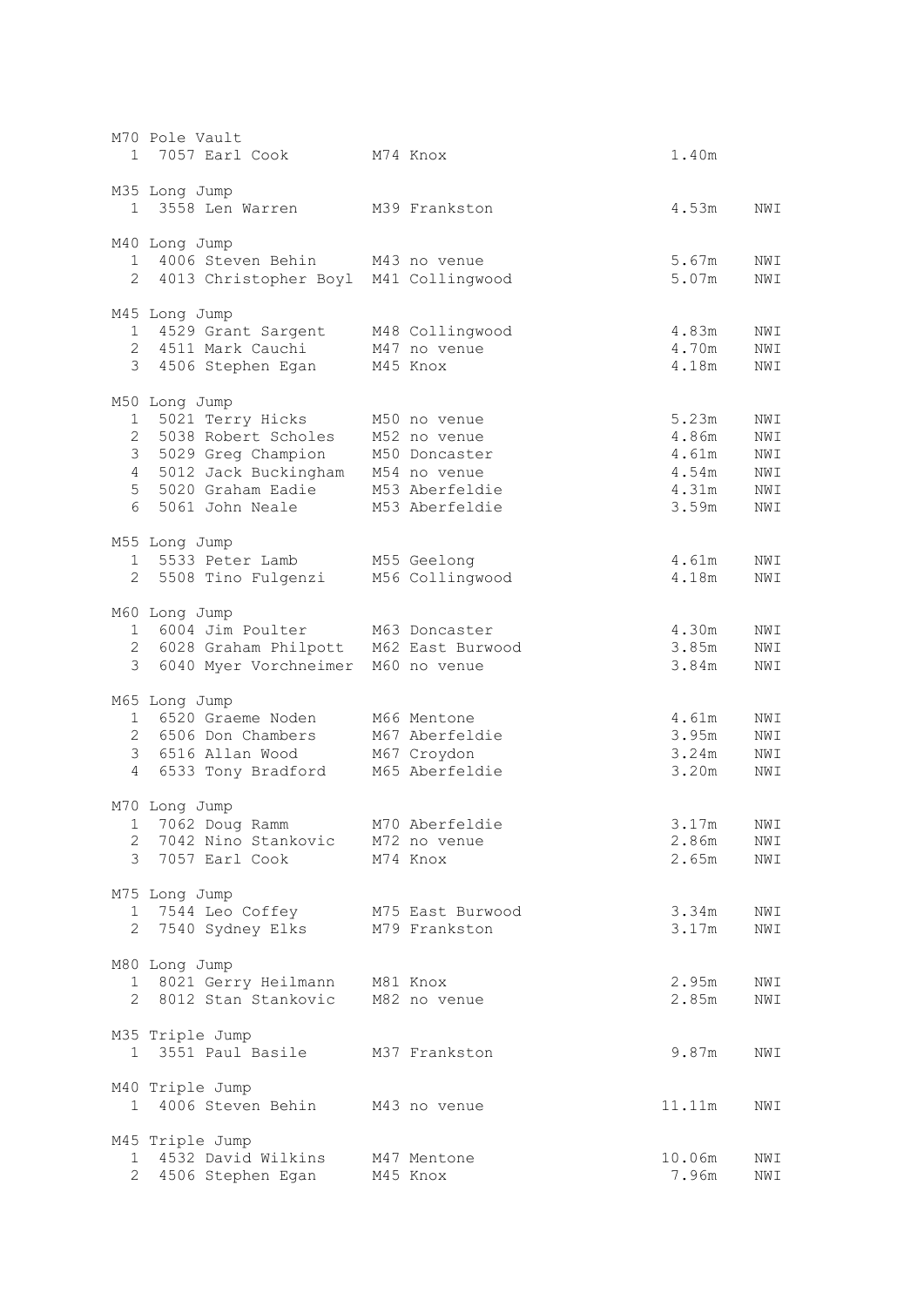|                 | M50 Triple Jump                                   |                |        |     |
|-----------------|---------------------------------------------------|----------------|--------|-----|
|                 | 1 5038 Robert Scholes M52 no venue                |                | 10.29m | NWI |
|                 | 2 5012 Jack Buckingham M54 no venue               |                | 9.32m  | NWI |
|                 | 3 5061 John Neale M53 Aberfeldie                  |                | 9.03m  | NWI |
|                 |                                                   |                |        |     |
|                 | M55 Triple Jump                                   |                |        |     |
|                 | 1 5508 Tino Fulgenzi M56 Collingwood              |                | 8.99m  | NWI |
|                 |                                                   |                |        |     |
|                 | M60 Triple Jump                                   |                |        |     |
|                 | 1 6008 Julian Jacotine  M64 Springvale Noble Park |                | 10.11m | NWI |
|                 | 2 6004 Jim Poulter                                | M63 Doncaster  | 9.25m  | NWI |
|                 | 3 6006 Ross Kent                                  | M62 no venue   | 8.72m  |     |
|                 |                                                   |                |        | NWI |
|                 | 4 6028 Graham Philpott M62 East Burwood           |                | 8.49m  | NWI |
|                 | 5 6040 Myer Vorchneimer M60 no venue              |                | 8.03m  | NWI |
|                 |                                                   |                |        |     |
|                 | M65 Triple Jump                                   |                |        |     |
|                 | 1 6506 Don Chambers                               | M67 Aberfeldie | 8.57m  | NWI |
|                 | 2 6516 Allan Wood                                 | M67 Croydon    | 6.17m  | NWI |
|                 |                                                   |                |        |     |
|                 | M70 Triple Jump                                   |                |        |     |
|                 | 1 7062 Doug Ramm                                  | M70 Aberfeldie | 7.04m  | NWI |
|                 | 2 7042 Nino Stankovic M72 no venue                |                | 5.91m  | NWI |
|                 | 3 7057 Earl Cook M74 Knox                         |                | 5.57m  | NWI |
|                 |                                                   |                |        |     |
|                 | M75 Triple Jump                                   |                |        |     |
|                 | 1 7540 Sydney Elks M79 Frankston                  |                | 7.10m  | NWI |
|                 |                                                   |                |        |     |
|                 | M40 Shot Put                                      |                |        |     |
|                 | 1 4007 Andrew Edney M42 no venue                  |                | 11.34m |     |
|                 |                                                   |                |        |     |
|                 | M45 Shot Put                                      |                |        |     |
|                 | 1 4531 Darryl Selleck M46 Throwers                |                | 10.67m |     |
|                 | 2 4511 Mark Cauchi M47 no venue                   |                | 7.81m  |     |
|                 | 3 4506 Stephen Egan                               | M45 Knox       | 5.97m  |     |
|                 |                                                   |                |        |     |
|                 | M50 Shot Put                                      |                |        |     |
|                 |                                                   |                |        |     |
|                 | 1 5038 Robert Scholes M52 no venue                |                | 9.66m  |     |
|                 | 2 5058 Phil Curtain                               | M50 Coburg     | 9.40m  |     |
|                 | 3 5061 John Neale                                 | M53 Aberfeldie | 8.37m  |     |
| $4\overline{ }$ | 5025 Kenneth Carter                               | M52 Coburg     | 7.87m  |     |
|                 |                                                   |                |        |     |
|                 | M55 Shot Put                                      |                |        |     |
|                 | 1 5526 Peter Young M58 Doncaster                  |                | 11.57m |     |
|                 |                                                   |                |        |     |
|                 | M60 Shot Put                                      |                |        |     |
|                 | 1 6010 Graeme Rose M61 Throwers                   |                | 12.49m |     |
|                 | 2 6019 John Reynolds M60 Throwers                 |                | 9.99m  |     |
|                 | (M60 Shot Put)                                    |                |        |     |
|                 | 3 6024 David Wookey M61 no venue                  |                | 9.25m  |     |
|                 | 4 6029 Ken Readwin M64 Throwers                   |                | 9.06m  |     |
|                 | 5 6040 Myer Vorchneimer M60 no venue              |                | 8.41m  |     |
|                 |                                                   |                |        |     |
|                 | M65 Shot Put                                      |                |        |     |
|                 | 1 6506 Don Chambers M67 Aberfeldie                |                | 8.73m  |     |
|                 | 2 6540 George Knight M68 Throwers                 |                | 8.64m  |     |
|                 | 3 6532 George Christodo M65 Cauflield             |                | 7.02m  |     |
|                 |                                                   |                |        |     |
|                 | M70 Shot Put                                      |                |        |     |
|                 | 1 7042 Nino Stankovic M72 no venue                |                | 7.78m  |     |
|                 |                                                   |                |        |     |
|                 | 2 7062 Doug Ramm                                  | M70 Aberfeldie | 7.78m  |     |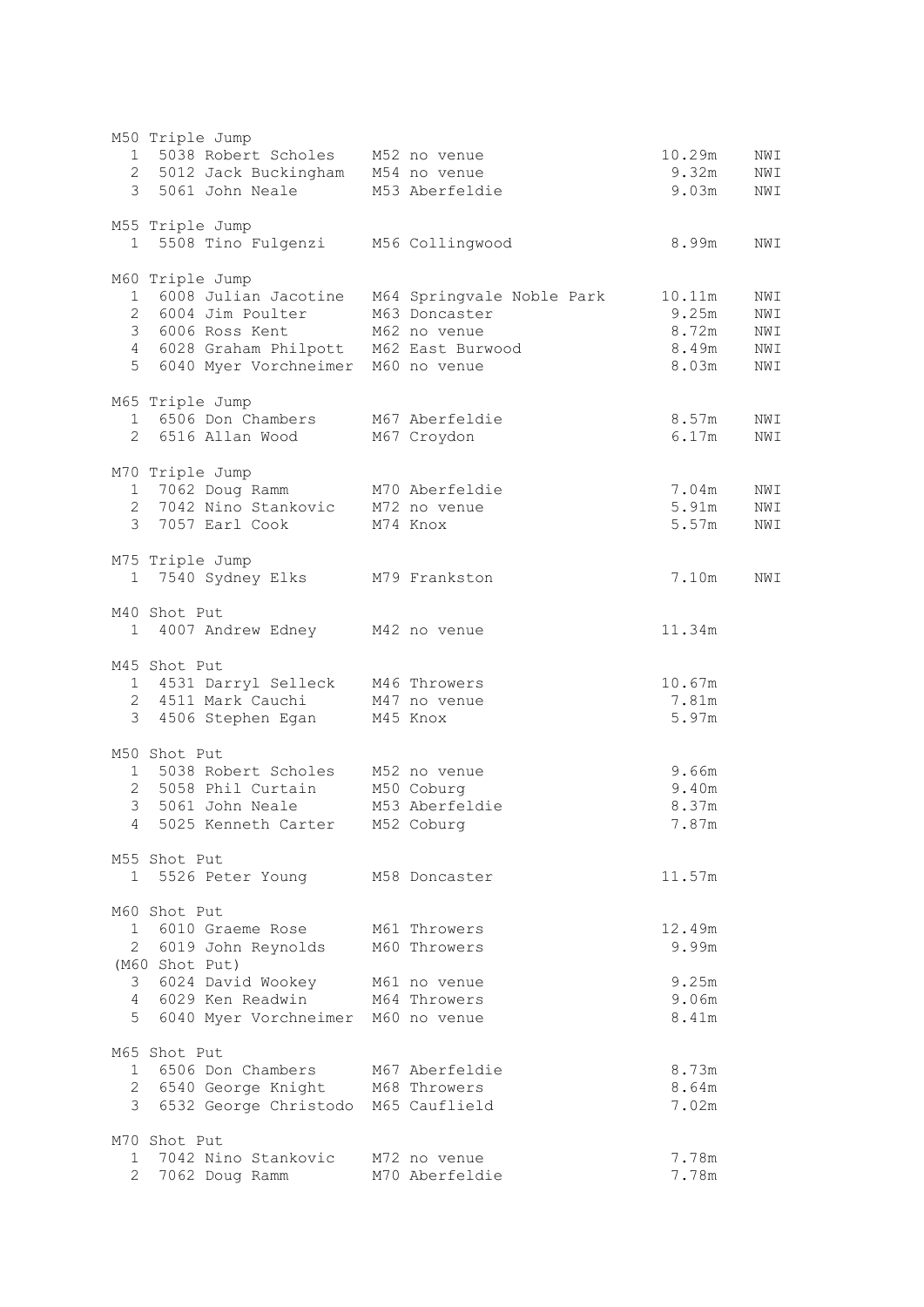| M75 Shot Put<br>1 7539 Milton Ballantyn M76 Cauflield                                                                                             |                                                                                  | 8.70m                                          |
|---------------------------------------------------------------------------------------------------------------------------------------------------|----------------------------------------------------------------------------------|------------------------------------------------|
| M80 Shot Put<br>1 8012 Stan Stankovic<br>2 8018 Dennis Blandy                                                                                     | M82 no venue<br>M80 Throwers                                                     | 7.32m<br>6.92m                                 |
| M45 Discus Throw<br>1 4531 Darryl Selleck<br>2 4511 Mark Cauchi                                                                                   | M46 Throwers<br>M47 no venue                                                     | 31.51m<br>20.93m                               |
| M50 Discus Throw<br>1 5061 John Neale<br>2 5058 Phil Curtain<br>3 5025 Kenneth Carter<br>4 5038 Robert Scholes                                    | M53 Aberfeldie<br>M50 Coburg<br>M52 Coburg<br>M52 no venue                       | 31.03m<br>26.88m<br>26.38m<br>24.55m           |
| M55 Discus Throw<br>1 5537 Hans Lotz                                                                                                              | M57 Throwers                                                                     | 31.20m                                         |
| M60 Discus Throw<br>1 6019 John Reynolds<br>2 6010 Graeme Rose<br>3 6022 Neville Gardner M61 Croydon<br>4 6029 Ken Readwin<br>5 6024 David Wookey | M60 Throwers<br>M61 Throwers<br>M64 Throwers<br>M61 no venue                     | 36.92m<br>36.90m<br>29.32m<br>28.40m<br>23.89m |
| M65 Discus Throw<br>1 6540 George Knight<br>2 6532 George Christodo<br>3 6533 Tony Bradford<br>4 6531 George Simons<br>5 6506 Don Chambers        | M68 Throwers<br>M65 Cauflield<br>M65 Aberfeldie<br>M69 Croydon<br>M67 Aberfeldie | 25.13m<br>23.18m<br>22.24m<br>21.94m<br>18.75m |
| M70 Discus Throw<br>1 7059 Wim Van Weenen M73 Throwers<br>2 7042 Nino Stankovic                                                                   | M72 no venue                                                                     | 30.17m<br>22.07m                               |
| M75 Discus Throw<br>1 7517 Harry Wynhoven M75 Throwers<br>2 7539 Milton Ballantyn M76 Cauflield<br>3 7543 Jim Davy                                | M75 no venue                                                                     | 27.93m<br>22.50m<br>16.17m                     |
| M80 Discus Throw<br>1 8012 Stan Stankovic<br>2 8018 Dennis Blandy                                                                                 | M82 no venue<br>M80 Throwers                                                     | 23.89m<br>19.64m                               |
| M85 Discus Throw<br>1 8511 Andy Smith                                                                                                             | M89 Cauflield                                                                    | 8.23m                                          |
| M35 Hammer Throw<br>1 3560 Russell Devine                                                                                                         | M36 no venue                                                                     | 55.10m                                         |
| M45 Hammer Throw<br>1 4531 Darryl Selleck<br>2 4506 Stephen Egan                                                                                  | M46 Throwers<br>M45 Knox                                                         | 32.74m<br>11.29m                               |
| M50 Hammer Throw<br>1 5061 John Neale<br>2 5038 Robert Scholes                                                                                    | M53 Aberfeldie<br>M52 no venue                                                   | 26.25m<br>25.12m                               |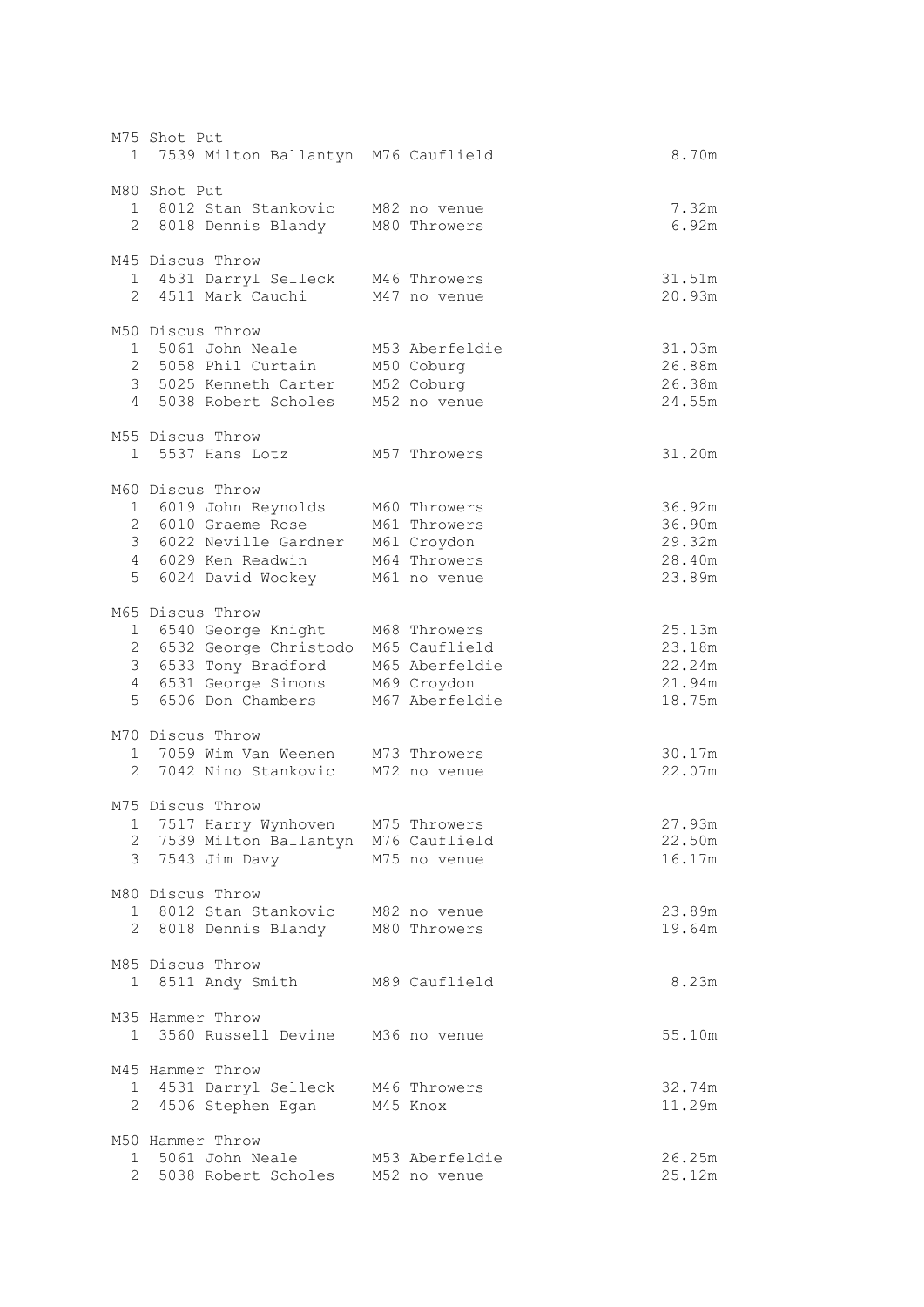| 3 | 5025 Kenneth Carter M52 Coburg                                 |                                  | 19.32m           |
|---|----------------------------------------------------------------|----------------------------------|------------------|
|   | M55 Hammer Throw                                               |                                  |                  |
|   | 1 5537 Hans Lotz                                               | M57 Throwers                     | 37.15m           |
|   | 2 5526 Peter Young                                             | M58 Doncaster                    | 26.73m           |
|   | M60 Hammer Throw                                               |                                  |                  |
|   | 1 6010 Graeme Rose                                             | M61 Throwers                     | 43.82m           |
|   | 2 6029 Ken Readwin                                             | M64 Throwers                     | 40.73m           |
|   | 3 6019 John Reynolds<br>4 6024 David Wookey M61 no venue       | M60 Throwers                     | 36.23m<br>24.06m |
| 5 | 6040 Myer Vorchneimer M60 no venue                             |                                  | 23.98m           |
|   |                                                                |                                  |                  |
|   | M65 Hammer Throw                                               |                                  |                  |
|   | 1 6517 Ken Priestley                                           | M66 Mentone                      | 39.39m           |
|   | 2 6540 George Knight<br>3 6532 George Christodo                | M68 Throwers<br>M65 Cauflield    | 29.75m<br>23.61m |
|   | 4 6506 Don Chambers                                            | M67 Aberfeldie                   | 18.09m           |
|   |                                                                |                                  |                  |
|   | M70 Hammer Throw<br>1 7059 Wim Van Weenen                      | M73 Throwers                     | 46.05m           |
|   | 2 7043 Harry Staecker                                          | M74 Cauflield                    | 28.12m           |
|   | 3 7042 Nino Stankovic                                          | M72 no venue                     | 21.63m           |
|   |                                                                |                                  |                  |
|   | M75 Hammer Throw                                               |                                  |                  |
|   | 1 7517 Harry Wynhoven<br>2 7539 Milton Ballantyn M76 Cauflield | M75 Throwers                     | 28.72m<br>23.99m |
|   | 3 7543 Jim Davy                                                | M75 no venue                     | 19.23m           |
|   |                                                                |                                  |                  |
|   | M80 Hammer Throw                                               |                                  |                  |
|   | 1 8018 Dennis Blandy M80 Throwers<br>2 8012 Stan Stankovic     | M82 no venue                     | 27.88m<br>22.82m |
|   |                                                                |                                  |                  |
|   | M40 Javelin Throw                                              |                                  |                  |
|   | 1 4006 Steven Behin                                            | M43 no venue                     | 43.52m           |
|   | 2 4007 Andrew Edney<br>3 4012 Wayne James                      | M42 no venue<br>M41 East Burwood | 38.86m<br>36.10m |
|   |                                                                |                                  |                  |
|   | M45 Javelin Throw                                              |                                  |                  |
|   | 1 4531 Darryl Selleck M46 Throwers<br>2 4511 Mark Cauchi       | M47 no venue                     | 39.81m<br>37.23m |
|   |                                                                |                                  |                  |
|   | M50 Javelin Throw                                              |                                  |                  |
|   | 1 5058 Phil Curtain                                            | M50 Coburg                       | 35.80m           |
|   | 2 5061 John Neale                                              | M53 Aberfeldie                   | 29.78m           |
|   | 3 5038 Robert Scholes<br>4 5025 Kenneth Carter                 | M52 no venue<br>M52 Coburg       | 29.20m<br>22.54m |
|   |                                                                |                                  |                  |
|   | M55 Javelin Throw                                              |                                  |                  |
|   | 1 5505 Andrew Farr                                             | M55 no venue                     | 49.13m           |
|   | 2 5526 Peter Young                                             | M58 Doncaster                    | 35.74m           |
|   | M60 Javelin Throw                                              |                                  |                  |
|   | 1 6024 David Wookey                                            | M61 no venue                     | 36.89m           |
|   | 2 6019 John Reynolds                                           | M60 Throwers                     | 26.85m           |
|   | M65 Javelin Throw                                              |                                  |                  |
|   | 1 6514 Terry Dunn                                              | M67 Croydon                      | 32.91m           |
|   | 2 6516 Allan Wood<br>3 6506 Don Chambers                       | M67 Croydon<br>M67 Aberfeldie    | 24.77m<br>23.16m |
|   | 4 6533 Tony Bradford                                           | M65 Aberfeldie                   | 21.93m           |
|   |                                                                |                                  |                  |